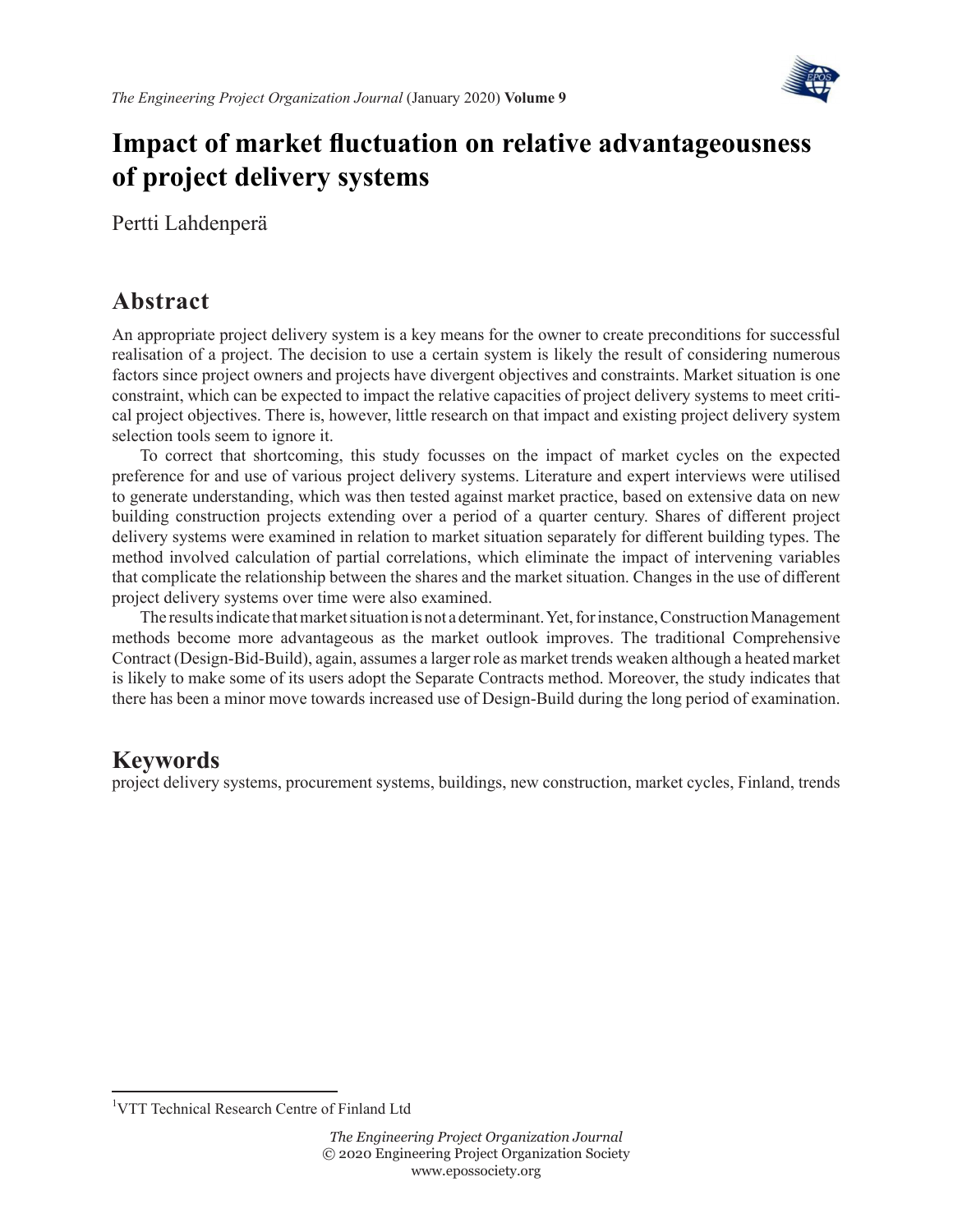

## **1. Introduction**

The project delivery system (PDS; or procurement system) determines the division of labour and contractual and operational relations between the major players of a project as well as the scope of related competition. Therefore, it is a high-level organisational means of creating preconditions for the successful realisation of a building project. The right system may help avoid problems and be key to attaining project-specific goals. These goals may include quick project completion, low price, practical allocation of risk between the parties, small amount of in-house work, flexibility for late changes, and allowing the owner to affect the details of the design solution, etc. In addition to the owner's objectives, the type and size of the building in question are among factors, which also have an impact on the selection of the PDS.

A lot of work has been done to determine the rationality of the use of alternative PDSs. For instance, tools combining the case-specific valuations of the decision-maker and predefined relative performance capacities of different PDSs have been developed to assist the owner in the selection of a PDS (as shown below). These tools regularly ignore the market situation, or assume that a change in demand and supply does not alter the relative capacities of PDSs to meet critical objectives. Thus, it has not been possible to systematically take into account a change in the operating environment and its possible impact on the relative effectiveness or capacity of PDSs in selection.

Despite that deficiency, it is probable that as the market situation varies as a result of general economic fluctuation (typically with a minor delay), the relative merits and demerits of PDSs also change. The eagerness of contractors to submit proposals and their profit expectations vary. Resource availability and over- and underemployment issues also confront the owner's project organisation and construction sector companies every now and then. Consequently, it is logical to expect that explainable changes take place in the relative capacity of various PDSs to respond to the owner's objectives.

That view is supported by Love et [al. \(2008\)](#page-20-0), who concluded that the procurement selection systems developed are deficient in that they ignore, for instance, market-related factors. The importance of current market conditions was emphasised also in the preceding focus group workshops with senior procurement (policy) managers who also agreed that an embedded culture of uncertainty avoidance invariably meant that familiar (traditional) methods are used instead of considering alternative procurement forms despite their obvious advantages (Love et [al., 2008\)](#page-20-0). This suggests that the impact of the market situation on practical decisions is smaller than it should be.

[Kumaraswamy and Dissanayaka \(1998\)](#page-20-1) also list numerous factors potentially relevant in the selection of a PDS that are generally disregarded. Market conditions are among those factors, especially resource shortages in a booming market. [Love et](#page-21-0) al. [\(2012\)](#page-21-0) emphasise the importance of selecting a PDS that will elicit a good response from contractors in the current market situation. That is essential to maximise the competitiveness of the tender process and to secure an appropriately experienced and resourced contractor for the project.

The aim of this paper is to explore whether market situation plays a role in the selection of a PDS for a project. First, after an in-depth review of current knowledge, theoretical aspects that speak for or against any PDS in a certain market situation are presented based on a literature review and interviews. Second, the paper analyses the market behaviour of construction project owners if the role actually shows up in the market data and does not have a merely marginal impact totally overshadowed by other factors in practice. The applied method includes an analysis of the shares of PDSs used in new building construction in Finland over a 25-year period. Conclusions are drawn based on the congruence between theoretical views and market observations.

### **2. Premises and current knowledge**

#### **2.1. Breakdown of PDSs in the study**

There are numerous PDSs for establishing the division of labour and contractual and managerial relations between the parties. In this study, the breakdown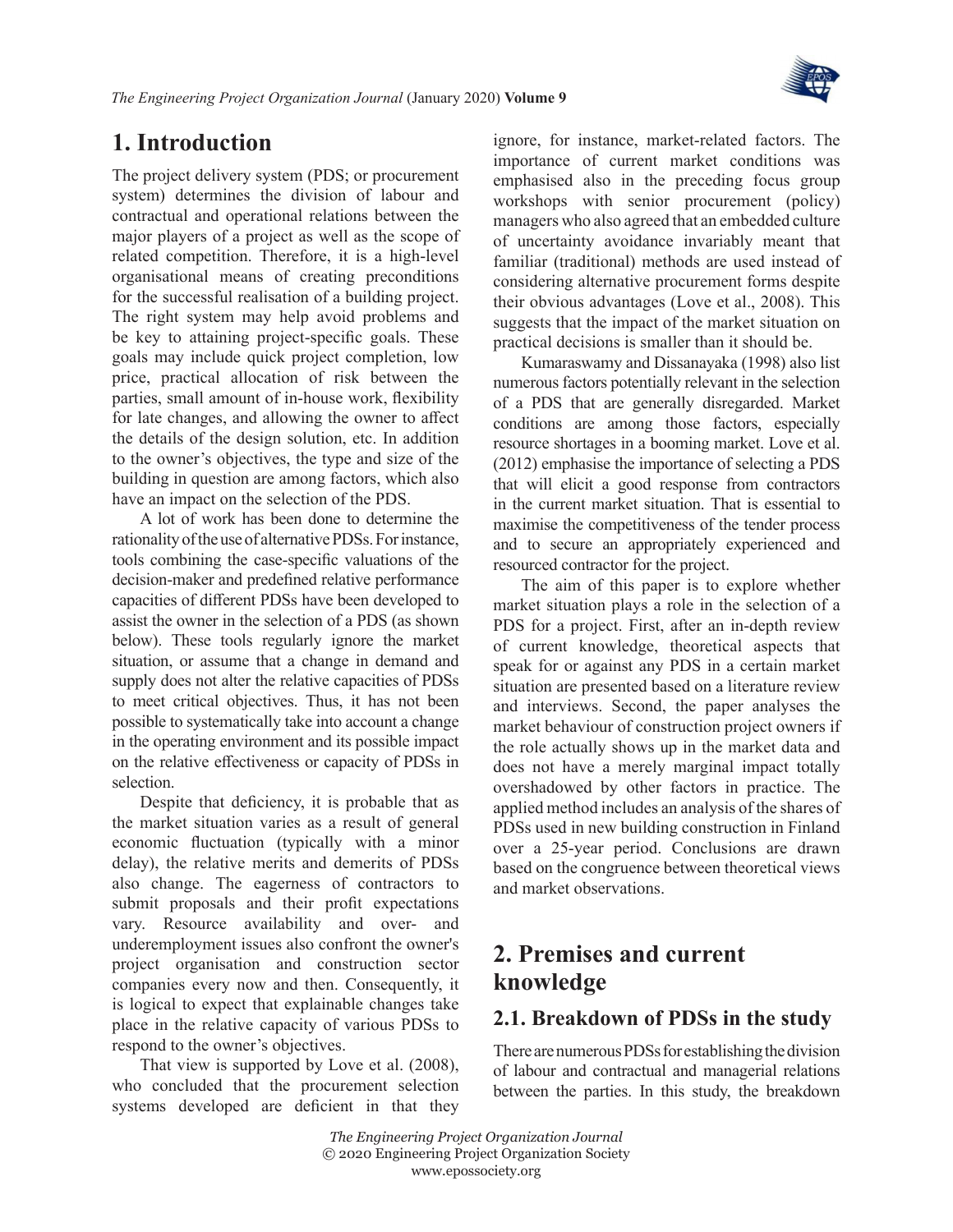

of systems is the following (in accordance with the breakdown of the database/source presented later):

- *In-house construction* (IH), where the owner designs or commissions the design, supervises site works and possibly performs part of the technical construction work.
- *Design-Build* (DB), where a contractor under contract to the owner is responsible for the project's design and construction as an entity.
- *Comprehensive Contract* (CC), where the owner assumes responsibility for design, and the project is implemented on the basis of a single contract; no subsidiary contracts are used.
- *Separate-Contracts* (SC), where the owner assumes responsibility for design, and construction is implemented on the basis of a few parallel contracts.
- <sup>z</sup> *Construction Management* (CM), where a separate organisation manages the overall project, and implementation is realised through numerous partial contracts with strong owner involvement.

The In-house construction group comprises genuine client-initiated in-house projects and (speculative) development projects of construction companies. As to the breakdown of the client's procurement process alternatives, despite numerous variations and applications, they are conventionally classified into traditional Design-Bid-Build (ie, CC, SC), Management-type (CM) and Design-Constructtype (DB) methods on the roughest level of examination (eg, [Chang and Ive, 2011](#page-20-2); [Dorsey, 1997;](#page-20-3) [Konchar and Sanvido, 1998](#page-20-4); Love et [al., 1998;](#page-21-1) [Masterman, 1992;](#page-21-2) [Peltonen and Kiiras, 1998](#page-21-3)).

Thus, the breakdown adheres to general practice with the exception that a difference is made between Design-Bid-Build projects based on the utilisation of a single construction contract (CC) and a few parallel contracts (SC); in the latter case one contractor (usually the one in charge of the structural works) is in charge of co-ordination of the works by other/ subsidiary contractors (eg, earth works, plumbing and sewerage, HVAC, electrical system). Such

differentiation is not common in literature, but not totally unknown (eg, [CMAA, 2012](#page-20-5); [Dorsey, 1997;](#page-20-3) [Franks, 1990](#page-20-6); the first two refer informatively to it as Multiple Prime Contracts and Separate Contracts). On the other hand, the breakdown does not differentiate between Construction Management with a fee and at risk, or the variations of Design-Build (turnkey, price competition, etc.).

Considering the absence and/or specific arrangements of other existing PDSs, such as Project Alliance (not yet used for new buildings during the examined period), Design-Build-Maintain and Design-Build-Finance-Operate (possible projects implemented based on several contracts including a DB contract), the above list of PDSs is reasonable and comprehensive, as it adheres to general practice and covers all the options used in the target market during the studied period. A review of numerous contemporary guides from earlier decades also reveals that DBB is the conventional mode of procuring buildings in Finland, but DB established itself long before the examination period. CM, again, is a more recent application as can be seen from the early data, where CM projects are missing.

### **2.2. Knowledge about the use of different PDSs**

Based on a literature survey, there is very little research on the impact of economic or market situation on the use of alternative PDSs in construction. The study by [Dowd \(1996\)](#page-20-7) is one of a few on that topic, but the results are far from explicit in the absence of exact data. The research focussed on past general trends in the industry. Increasing use of other than the Traditional (Comprehensive) Contract during the long period examined was recognised. It was also hypothesised that Management Contracts (CM) correlate directly with construction output due to the small number of very large projects implemented by this system in good economic times, and that use of Design-Build is inversely proportional to the industry's activity levels. [Oyegoke et](#page-21-4) al. (2009), again, concluded that market behaviour, especially changes in demand and supply capacity, dictate the trends in procurement. Yet, they did not focus on the use of different/classified PDSs in various market situations.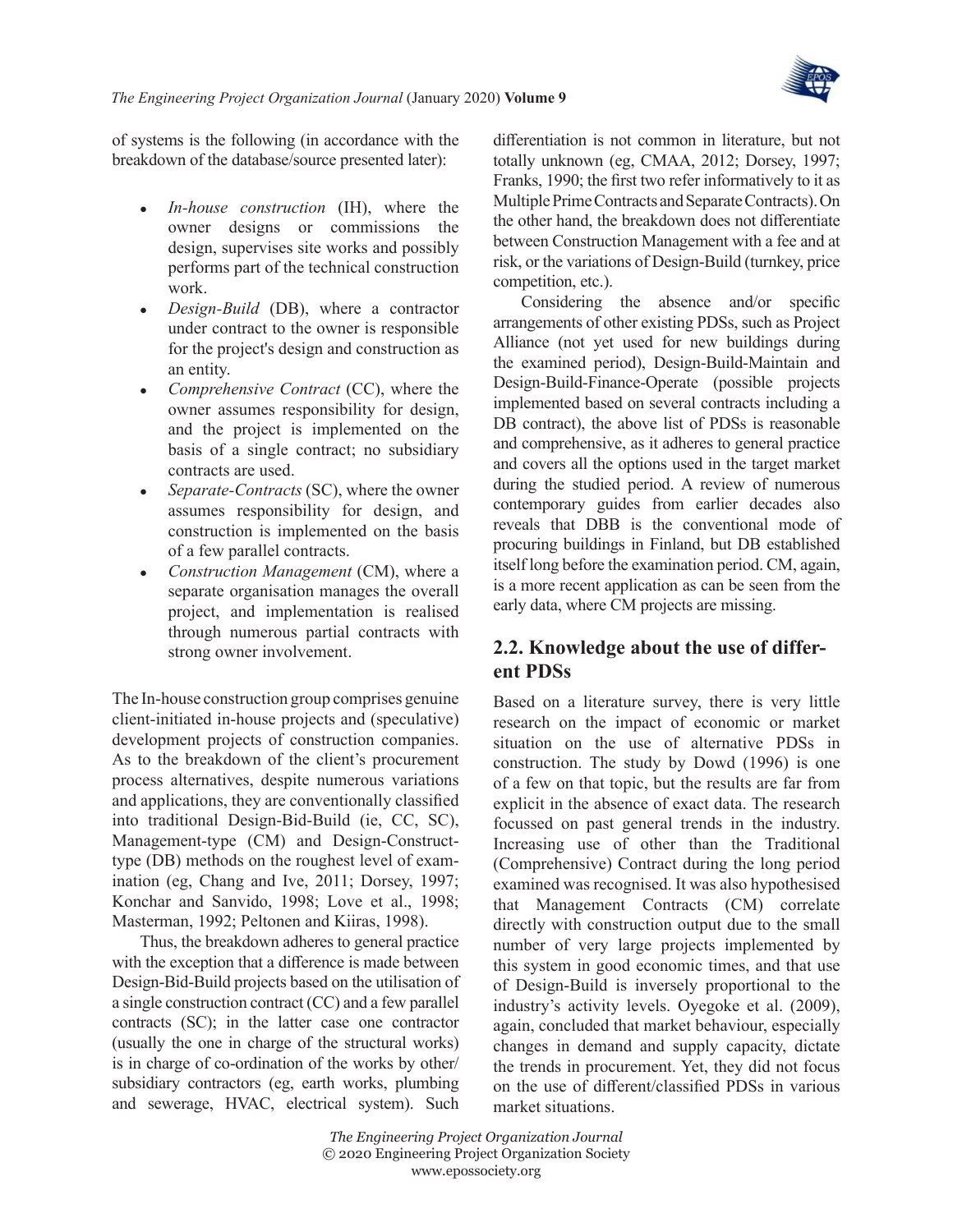

Eadie et [al. \(2013\)](#page-20-8) also recognised the potential impact of changing market volumes on used project procurement modes. They studied the topic through a survey of public sector procurement experts, but the collected data appeared to be partly contradictory. Yet, a transfer from Traditional to Design-Build was considered likely along with the increase in market volume although it is not quite clear whether the trend is of a more permanent, long-term nature. Likewise, [Shiyamini et](#page-21-5) al. (2005) recognised increased use of Design-Build in the industrial building sector during economic growth periods obviously due to the urgent need for faster realisation.

[Koskela et](#page-20-9) al. (1997) also noticed that during a boom, especially, clients favour short construction times. [Chang and Ive \(2011\)](#page-20-2) pointed out that fasttracking helps increase the projects net present value. That is true especially during an upswing, partly due to the fact that fast construction is less prone to inflated prices. As to speed of delivery, both the CM and DB methods are indisputably superior to the CC and SC systems [\(Chan, 1995;](#page-20-10) [Chang and Ive, 2011](#page-20-2); [Konchar and Sanvido, 1998;](#page-20-4) Love et [al., 1998](#page-21-1): [Peltonen and Kiiras, 1998\)](#page-21-3). The mutual superiority of CM and DB is not as clear. CM is generally considered to beat DB [\(Chan,](#page-20-10) [1995;](#page-20-10) [Chang and Ive, 2011](#page-20-2); Love et [al., 1998;](#page-21-1) [Peltonen and Kiiras, 1998](#page-21-3)), but [Konchar and](#page-20-4) [Sanvido \(1998\)](#page-20-4) demonstrated that the opposite is true. Yet, they focussed on CM-at-risk only, which is considered slower than CM-at-fee ([Love et](#page-21-1) al., [1998](#page-21-1); [Peltonen and Kiiras, 1998](#page-21-3)).

If knowledge generated by research on actual markets is inadequate and contradictory, much help cannot be expected from the type of research aimed at assisting the owner in the selection of an appropriate PDS for a project (eg, [Alhazmi and McCaffer, 2000;](#page-20-11) [Chan, 1995](#page-20-10); Love et [al., 1998;](#page-21-1) [Mahdi and Alreshaid,](#page-21-6) [2005](#page-21-6); [Oyetunji and Anderson, 2006;](#page-21-7) [Skitmore and](#page-21-8) [Marsden, 1988\)](#page-21-8). More comprehensive literature reviews of PDS selection have not produced any new viewpoints either as to the market situation. In addition to the thorough review made in connection of this study, [Hosseini et](#page-20-12) al. (2016), [Naoum and](#page-21-9)  [Egbu \(2015\)](#page-21-9) and [Naoum and Egbu \(2016\)](#page-21-10) have also conducted comprehensive and transparent reviews of PDS selection, but seem to provide no answer concerning the influence of market fluctuations (based on additional source document checks). Thus, our knowledge has not increased since the claim of [Kumaraswamy and Dissanayaka \(1998\),](#page-20-1) [Love](#page-20-0) et [al. \(2008\)](#page-20-0) and Love et [al. \(2012\)](#page-21-0) that the market situation should also be considered in PDS selection.

Yet, there seems to be an exception. The PDS selection method developed by [Peltonen](#page-21-3) [and Kiiras \(1998\)](#page-21-3) takes the market situation into account systematically, but the fact that the work has only been published in Finnish has prevented international discussion about the method. Based on the market actors' views, the authors consider Construction Management a system especially suited during market expansion: break-down of the works minimises risks and fosters companies' willingness to submit a tender while there are no extensive contingencies included in the price tenders for small, short-term pieces of work. Thus, the basic utility factors assigned to a system are increased for an upswing and decreased for a downswing. The view is supported by [Skitmore](#page-21-11) et [al. \(2006\)](#page-21-11), who noted that construction owners are known to break trades to further increase competition (under inadequate supply).

In the case of Design-Build the situation is not as clear. Cost competitiveness of Design-Build improves in a recession, while the opposite is true in a boom, when contractors may be unwilling to take part in laborious Design-Build competitions that require making design proposals [\(Peltonen and](#page-21-3) [Kiiras, 1998\)](#page-21-3). In such a situation, DB contractors prefer the easier options available and better-paying self-developed projects. [Skitmore and Smyth \(2007\)](#page-21-12) reported that DB is considered the most price sensitive to demand factors, although they confirm that sensitivity pertains to all PDSs. Yet, the cost certainty for the owner may well speak for Design-Build also in an upswing, although risk contingencies are likely to make it economically disadvantageous to the client. [Peltonen and Kiiras \(1998\)](#page-21-3) noted also that Design-Build may prove profitable if the contract can be concluded before a boom starts.

### **3. Research methods**

#### **3.1. Overall approach**

To start with, the study surveys theoretical aspects that speak for or against any PDS in a certain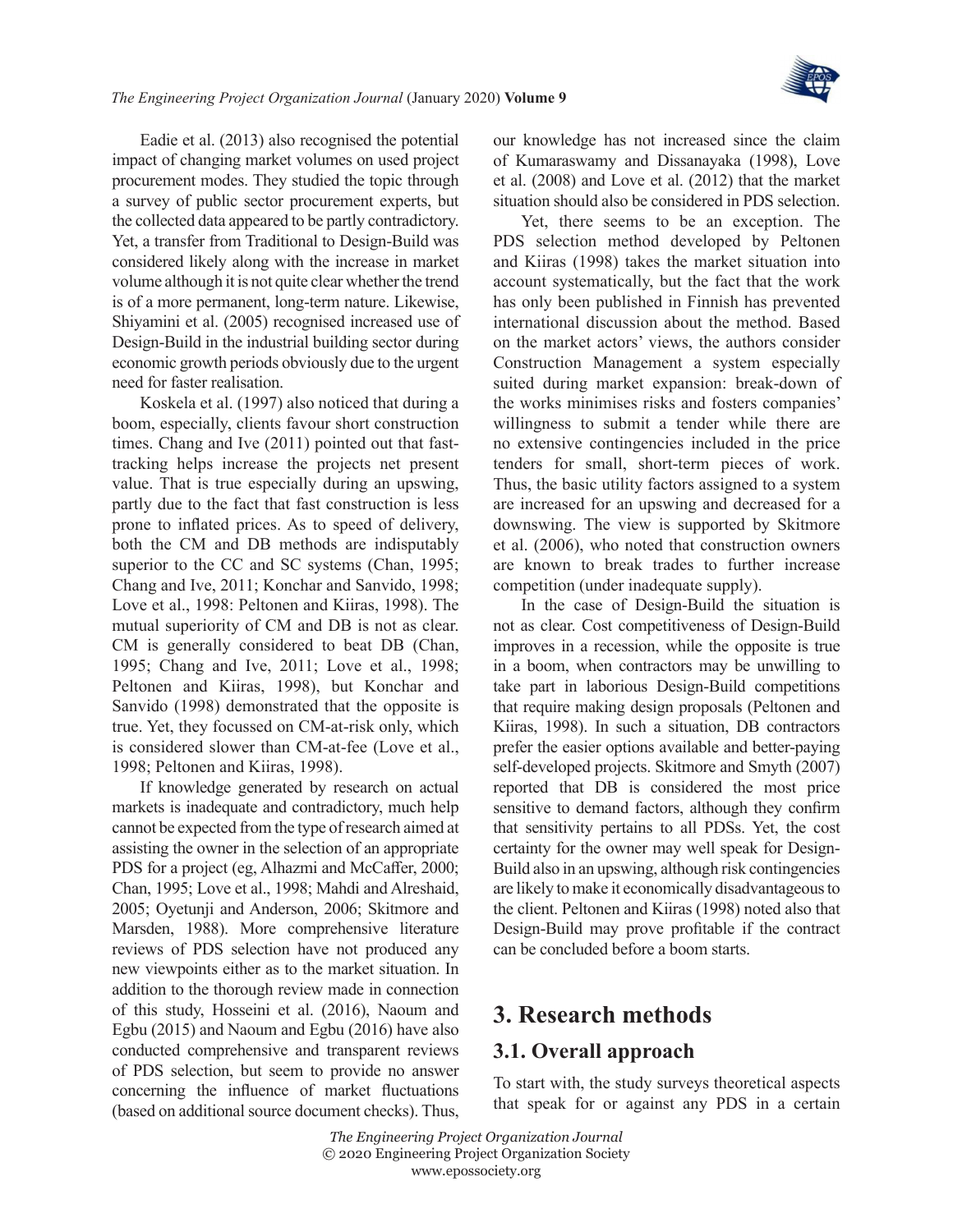

market situation. The survey consists of the (above) literature review and practitioners' semi-structured interviews on the rationality of their decisionmaking in PDS (or project) selection under varying market situations and related market observations. All the practitioners have long-term hands-on experience from industry practices and are senior level decision-makers on the applied procedures and arrangements. The group includes both public and private owners and contractors. The interviewees are the same that were involved in the preceding study stage ([Lahdenperä, 2015](#page-20-13)), although different parts and aspects of the interviews are dealt with in separate papers.

Summation of the survey results produces 13 statements on the rational usage of various procurement solutions in various market situations. It is followed by an appraisal of the statements and subsequent formulation of a few hypotheses on the appropriateness of various PDSs in different situations. Finally, the study analyses the market behaviour of construction owners if related indicators included in the hypotheses seem to impact decisionmaking also in practice in a way that supports the presented logic of the statements on PDS selection.

#### **3.2. Source information**

As to actual market behaviour, the study is based on hard data on the use of PDSs in new building construction in Finland ([RPT Docu, 2013\)](#page-21-13). The project data are generated by continuous inquires to project owners on their projects and they cover various types of information on projects including eg, building type, project size and, in many cases, also the PDS used. The database recognises five alternative PDSs – *In-house construction, Design-Build*, *Comprehensive Contract*, *Separate-Contracts and Construction Management* introduced in the previous section of the paper.

The database and the principles of capturing data for this study are presented in [Lahdenperä](#page-20-13) [\(2015\)](#page-20-13). That paper was compiled to make this study transparent as to data. First, it presents and visualises data on market activity and the use and shares of various PDSs per building type in accordance with the division/classification used in this study; the shares were determined on the basis of the number

of projects implemented by each PDS. Second, it determines whether the data are usable for the analysis of this study. It also aims to reveal possible market factors that explain the seemingly irrational changes in the use of different PDSs that weaken the statistical significance of the results. The reformed data set includes a total of 41,259 projects quite evenly distributed over the 25-year target period consistent with market trends, and it covers a significant share of the targeted business.

Yet, In-house construction is excluded from the examination since it is seldom a real alternative to other PDSs. This is most obvious in housing construction, where In-house projects are used only in speculative development by construction companies. They just establish a housing company, in whose name they act, and whose shares entitling to occupy dwellings they subsequently sell to consumers (or investors more recently). Although this activity is clearly linked to demand and market conditions, it does not involve actual selection between alternative PDSs in a clientinitiated project. In other building types, the group comprises both user-/owner-initiated in-house projects and speculative development projects, but since their screening was not possible, the same practice is followed in case of all building types to be on the safe side. Due to the exclusion, the data consists now of 25,748 projects.

The calculations are made for new building construction as a whole (ie, All), and the key groups of building types in accordance with the official classification ([Statistic Finland, 1994\)](#page-21-14), ie, residential, industrial and business premises, as well as other buildings – mainly public service buildings. The unitary calculations (All) are based on the whole set of data as such without any attempt to weight the figures by building type-specific market shares due to lack of ratios for weighting: construction volume statistics are in cubic metres while project sizes are only expressed by monetary value, and the ratios between building types vary a lot.

Actualised construction activity represents the contemporary understanding of market conditions (fluctuation). It is depicted by the volumes of new building starts each year as presented by the official statistics ([Statistic Finland, 2014a\)](#page-21-15) and illustrates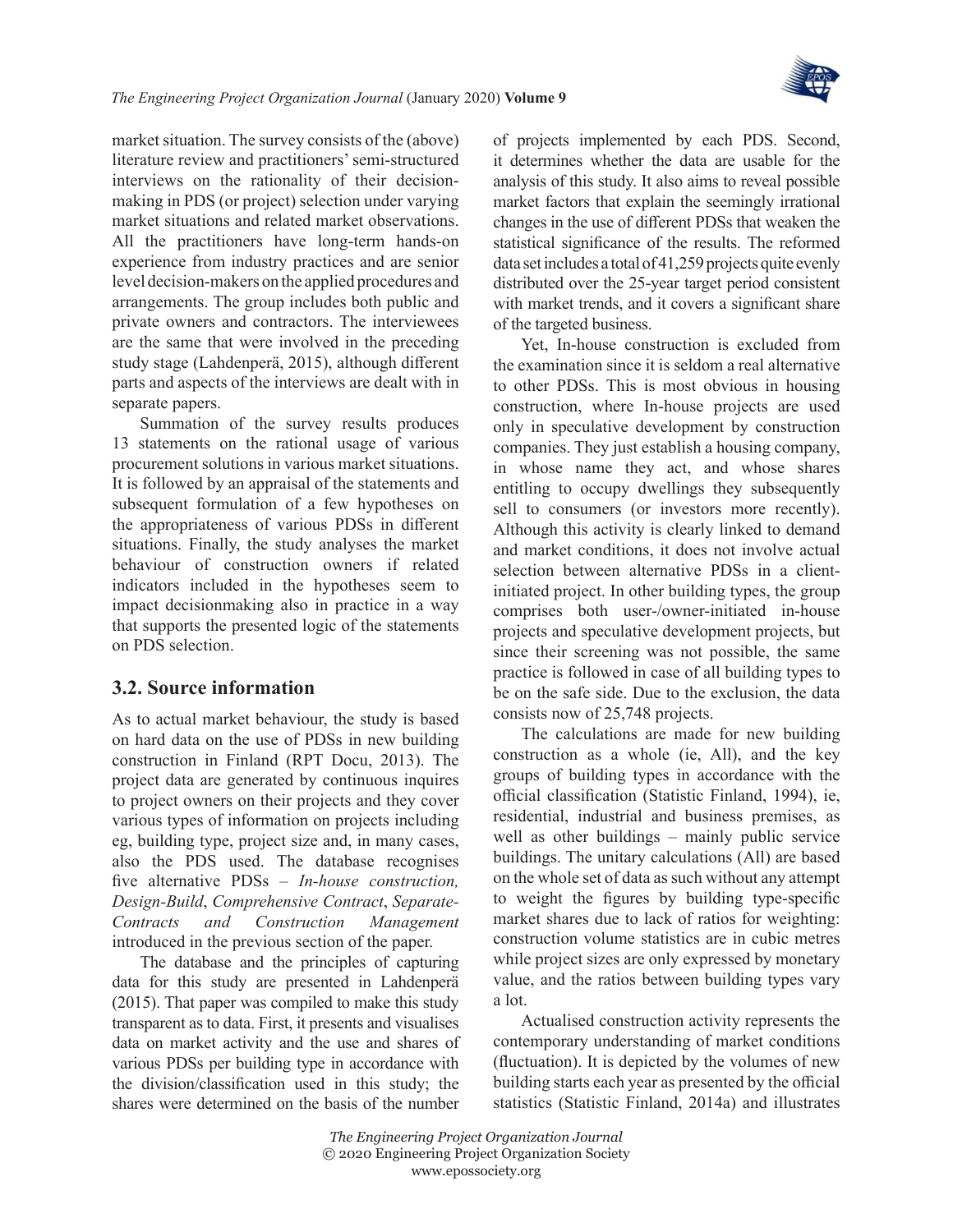

the situations in which a PDS is selected. Thus, ex post data on market activity was used instead of ex ante outlooks on market development although it is the latter on which decisionmakers lean, when selecting a PDS for a project. Construction owners seem to be well informed about the situation due to plenty of foresight information provided by a governmental task force, private service providers and the national federation for construction owners among others. Although literal follow-ups are missing, according to anecdotal evidence, foresights do well in anticipating forthcoming development and turns in the near future. Therefore, the deviation can be considered negligible. On the other hand, also the need for transparency, unambiguity and comprehensiveness speak for official statistics, which can mitigate possible timing and discontinuity issues related to various foresights.

Total new building construction start volumes were also used in the case of building type-specific calculations, since production capacity adjusts flexibly from one building type to another, as also observed by [Hillebrandt \(2000\)](#page-20-14), Ball et [al. \(2000\)](#page-20-15)  and [Skitmore et](#page-21-11) al. (2006), and total volume shapes the market boundary conditions to a larger extent than building type-specific construction volumes.

#### **3.3. Used methods of calculation**

In the calculations, the impact of market situation on the use of various PDSs was evaluated by correlation analysis. The calculations started by determining *the Pearson product-moment correlation coefficient* between all pairs of *PDS share*, *construction activity*, *time* and *average project size* per building type and all buildings. Time and project size needed to be included to eliminate the impact of these intervening/ contributing factors of the bilateral scores of a PDS's share and construction activity by further calculations. This was due to the fact that project size is also of major importance in the selection of the PDS (cf. [Dowd, 1996](#page-20-7); [Lahdenperä, 2001;](#page-20-16) [Lahdenperä, 2015\)](#page-20-13). The initial study [Lahdenperä](#page-20-13) [\(2015\)](#page-20-13) also indicates (based on the same data used in this study) that average project size has increased over time despite the elimination of the impact of the time value of money (provided by [Statistic Finland, 2014b\)](#page-21-16). This way, project size is also connected to the progress of time, which also needs to be considered separately since there is clear indication that some PDSs may become more popular in the course of time ([Davis Langdon,](#page-20-17) [2012](#page-20-17); [Dowd, 1996;](#page-20-7) [Duggan and Patel, 2014](#page-20-18); [Eadie](#page-20-8) et [al., 2013\)](#page-20-8).

The elimination of intervening factors was accomplished by using direct correlation coefficients and calculating the so-called first order partial correlations (elimination of the impact of one variable on the relationship between the other two), which were then used to calculate second order partial correlations (eventually eliminating the impact of two intervening variables). The process and formulas (eg, [Wetcher-Hendricks,](#page-21-17) [2014](#page-21-17); [Yule, 1922\)](#page-21-18) are explained comprehensively in Appendix 1.

The resulting correlation scores depict, first, the direct relation between a PDS's share and market fluctuation (where the impact of both project size and general development over time were eliminated) to serve the testing of hypotheses (in accordance with the research question). The scores are presented both by using absolute PDS shares and absolute construction volumes (Table 5 below) or their annual changes (Table 6 below) as input data; in the latter case project size was also taken into account as an annual change – otherwise absolute values were used. (The average size of a building type is used throughout the calculations instead of the sizes of projects implemented by the PDSs under examination in each case.) Variables derived for both cases are summarised in [Table](#page-6-0) 1 (the two leftmost cases). Tables [2 and 3](#page-7-0) present simple descriptive statistics for these derivative variables based on the initial data.

As to the complementary calculations performed, both were considered necessary. The use of absolute values (Table 5) may be generally acceptable, but due to the long examination period and radical changes in the construction volumes, they ignore the resulting adjustments in the industry's capacity. Calculations based on annual changes (Table 6) take adjustments better into account, but are not without flaws either. Thus, the former responds literally to questions related to market activity (boom, recession) whereas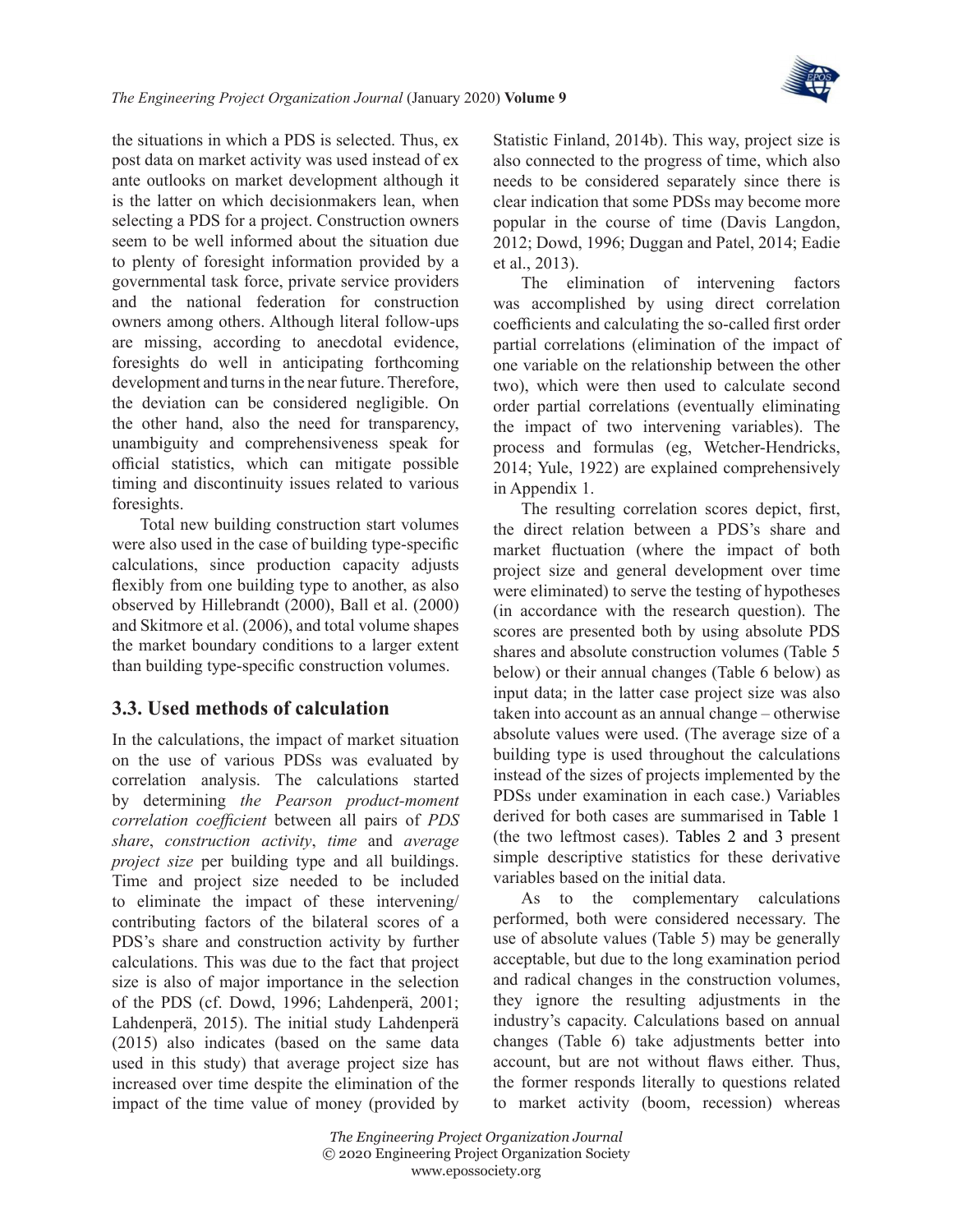

| <b>Variable</b>       | <b>Basic description</b>                                                                                                                                                                                                          |                                       | Additional remarks on variables per examination   |                                        |
|-----------------------|-----------------------------------------------------------------------------------------------------------------------------------------------------------------------------------------------------------------------------------|---------------------------------------|---------------------------------------------------|----------------------------------------|
|                       |                                                                                                                                                                                                                                   | Absolute annual<br>volume             | Annual change in<br>volume                        | Passing of time                        |
| PDS's share           | A number of projects<br>by a certain PDS in<br>relation to number<br>of projects in a<br>reference group<br>(typically all projects<br>of the data) during<br>a year; per building<br>type or all buildings<br>as appropriate [%] | absolute ratio as<br>such             | changes in ratios<br>between consecutive<br>years | absolute ratio as<br>such              |
| Construction activity | Construction starts<br>of all included<br>building types during<br>a calendar year<br>[market volume in<br>cubic metres]                                                                                                          | absolute values as<br>such            | changes in values<br>between consecutive<br>years | absolute values as<br>such             |
| Project size          | Average size of all<br>projects per building<br>type or all buildings,<br>as appropriate,<br>despite the PDS<br>used [in 2013 Euros<br>by eliminating the<br>temporal changes in<br>value of money]                               | absolute values as<br>such            | changes in values<br>between consecutive<br>years | absolute values as<br>such             |
| Time                  | Ordinal number of<br>a year                                                                                                                                                                                                       | absolute values                       | absolute values                                   | absolute values                        |
|                       | Correlations (second<br>order)                                                                                                                                                                                                    | PDS's share,<br>Construction activity | PDS's share,<br>Construction activity             | PDS's share, Time                      |
|                       | <b>Eliminated</b> factors                                                                                                                                                                                                         | Project size, Time                    | Project size, Time                                | Construction activity,<br>Project size |
|                       | Descriptive statistics                                                                                                                                                                                                            | Table 2                               | Table 3                                           | Table 2                                |
|                       | Pesentation of results                                                                                                                                                                                                            | Table 5                               | Table 6                                           | Table 7                                |

<span id="page-6-0"></span>**Table 1** Description of basic variables of the study and their use in the parallel calculations (further clarified at the bottom of the table)

the latter satisfies the curiosity related to market changes (upswing, downswing).

Second, correlation scores between PDS shares and time (where the impact of both construction activity and project size were eliminated when all variables were represented by absolute values; the rightmost case in [Table](#page-6-0) 1) were also calculated to determine whether any trend in the use of various PDSs could be observed that was independent of market fluctuation or varying project sizes during the study period (Table 7 below). This was a complementary effort considered appropriate due to the above presented observations on general trends and the inclusion of progress of time into the analysis.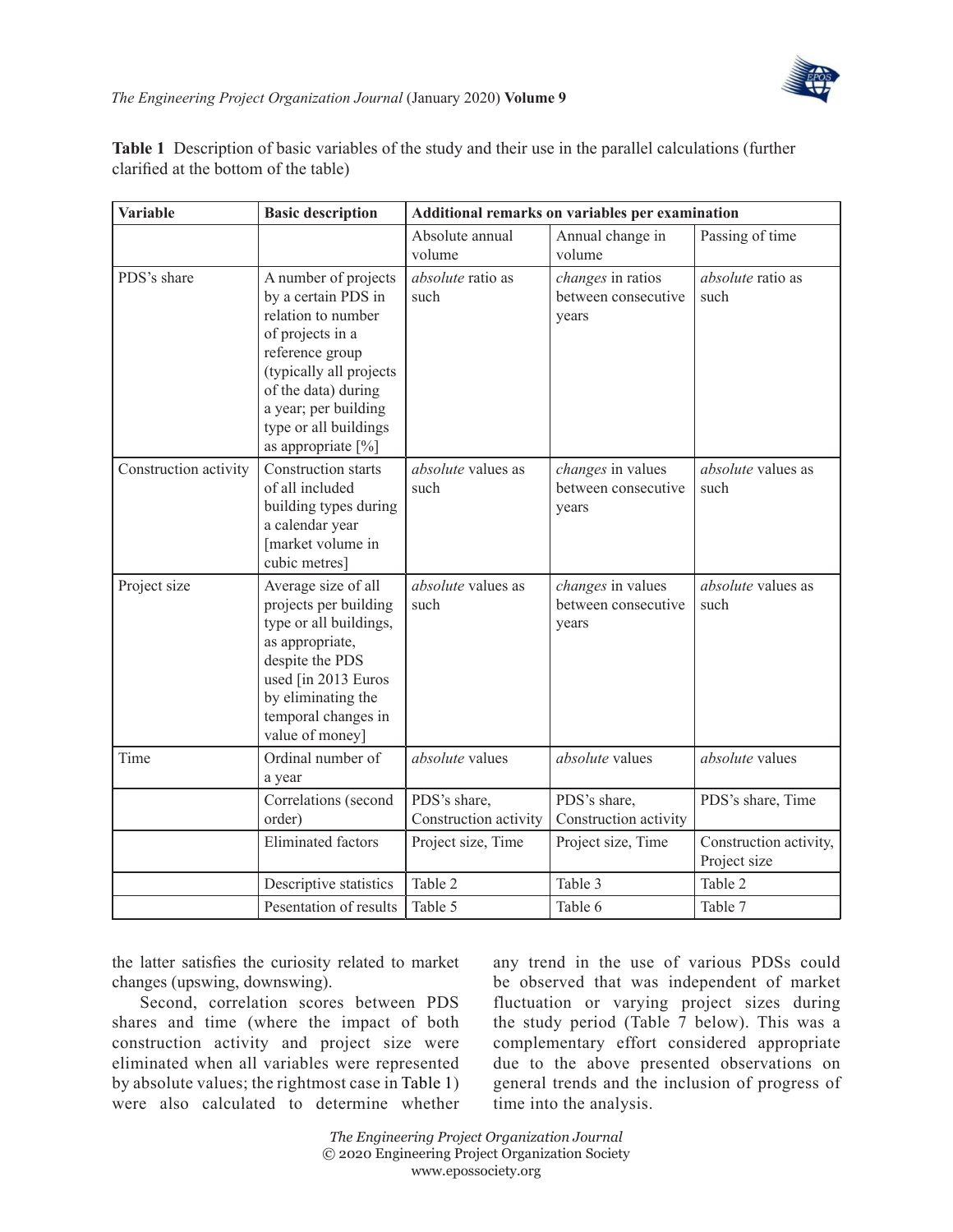|                                 |                        | verage<br>₹  |            |                             |              |                | Standard deviation |                 |                             |              |                |
|---------------------------------|------------------------|--------------|------------|-----------------------------|--------------|----------------|--------------------|-----------------|-----------------------------|--------------|----------------|
| Variable                        | [units]                | lousing<br>≕ | Industrial | Premises<br><b>Business</b> | <b>Other</b> | $\overline{a}$ | Housing            | Industrial      | Premises<br><b>Business</b> | <b>Other</b> | $\overline{M}$ |
| Share of PDS                    |                        |              |            |                             |              |                |                    |                 |                             |              |                |
| Management (CM)<br>Construction | [%]                    | $\ddot{0}$   | 2.7        | 6.6                         | 2.2          | 2.6            | 2.2                | $\overline{c}$  | $\frac{4}{3}$               | 1.6          | 2.0            |
| Comprehensive<br>Contract (CC)  | [%]                    | 35.5         | 15.8       | 10.8                        | 13.3         | 23.2           | 15.6               | 6.1             | 3.6                         | 3.5          | 10.3           |
| Separate-Contracts<br>(SC)      | $\lceil 0/6 \rceil$    | 37.6         | 64.2       | 62.9                        | 73.5         | 55.7           | 9.2                | 10.3            | 7.2                         | 4.9          | 6.0            |
| Design-Build (DB)               | [%]                    | 25.3         | 17.3       | 19.7                        | $\Xi$        | 18.5           | 10.7               | $\overline{61}$ | 5.3                         | 4.7          | 5.1            |
| Ther variables                  |                        |              |            |                             |              |                |                    |                 |                             |              |                |
| Construction activity           | $\lceil$ Mill. $m^3$ ] | 23.133       | 23.133     | 23.133                      | 23.133       | 23.133         | 6.195              | 6.195           | 6.195                       | 6.195        | 6.195          |
| Project size                    | [MEUR]                 | 2.871        | 3.868      | 6.842                       | 3.943        | 3.921          | 0.773              | 1.280           | 2.363                       | 1.154        | 1.151          |

<span id="page-7-0"></span>Table 2 Descriptive statistics of absolute annual figures over the total examination period **Table 2** Descriptive statistics of absolute annual figures over the total examination period



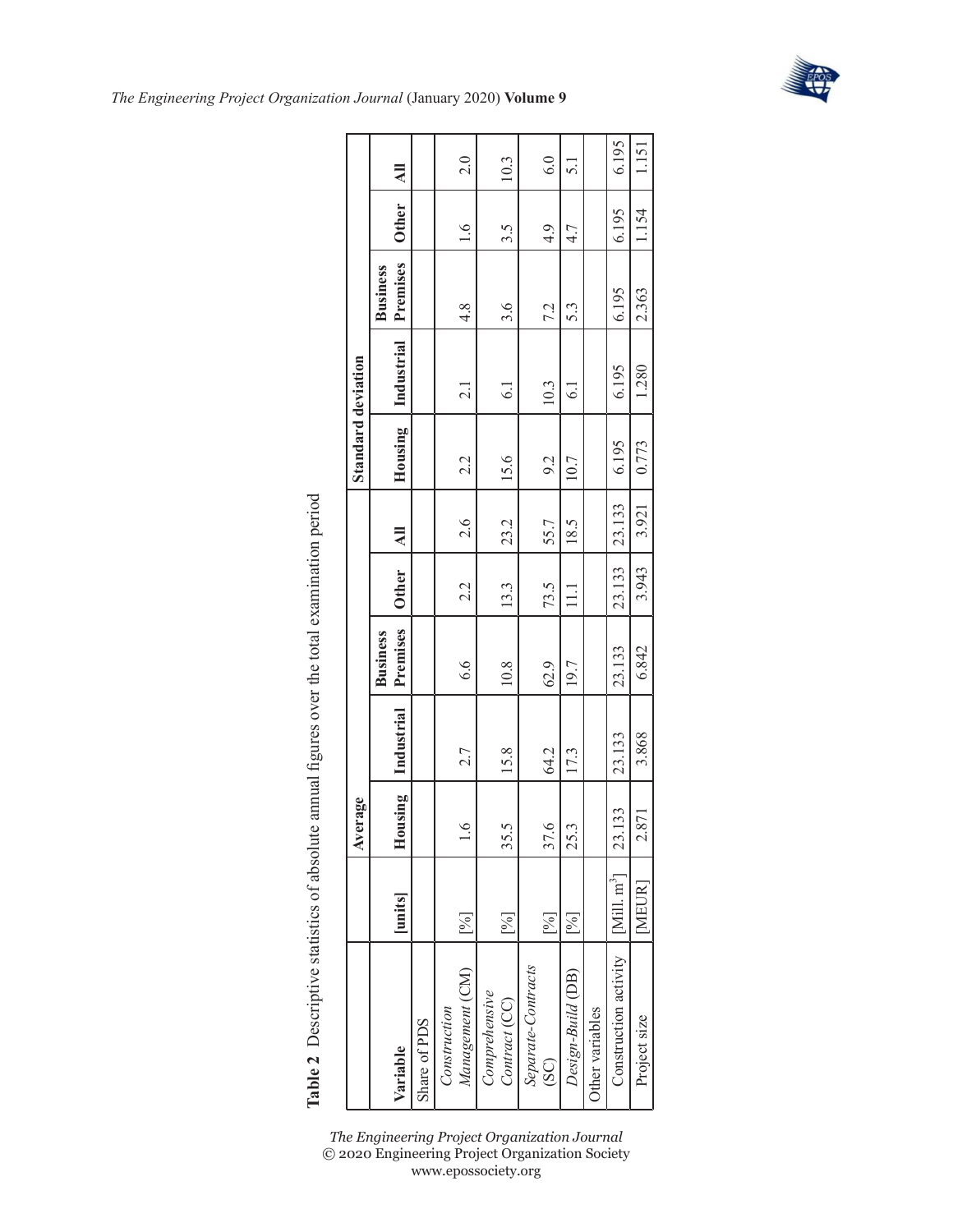|                                                |                                   | Average  |            |                             |              |                | Standard deviation |            |                             |              |                |
|------------------------------------------------|-----------------------------------|----------|------------|-----------------------------|--------------|----------------|--------------------|------------|-----------------------------|--------------|----------------|
| Variable                                       | [umits]                           | Housing  | Industrial | Premises<br><b>Business</b> | <b>Other</b> | $\overline{a}$ | Housing            | Industrial | Premises<br><b>Business</b> | <b>Other</b> | $\overline{a}$ |
| Share of PDS                                   |                                   |          |            |                             |              |                |                    |            |                             |              |                |
| Management (CM)<br>Construction                | $\Delta\%$                        | 0.05     | 0.17       | 0.38                        | 0.08         | 0.10           | 2.15               | 2.10       | 4.98                        | 1.35         | 1.07           |
| Comprehensive<br>Contract (CC)                 | $[\Delta\%]$                      | $-1.05$  | 0.55       | 0.23                        | 0.17         | $-0.36$        | 5.50               | 4.77       | 3.36                        | 2.50         | 3.62           |
| Separate-Contracts<br>$(S\mathrm{C})$          | $[\Delta\%]$                      | 1.02     | $-1.02$    | $-0.43$                     | $-0.31$      | 0.26           | 8.86               | 6.00       | 7.44                        | 3.80         | 4.09           |
| Design-Build (DB)                              | $\lbrack \Delta ^{0}/_{0}\rbrack$ | $-0.02$  | 0.30       | $-0.18$                     | 0.07         | 0.00           | 8.52               | 6.36       | 6.24                        | 3.36         | 3.41           |
| Other variables                                |                                   |          |            |                             |              |                |                    |            |                             |              |                |
| Construction activity [AMill. m <sup>3</sup> ] |                                   | $-0.889$ | $-0.889$   | $-0.889$                    | $-0.889$     | $-0.889$       | 4.551              | 4.551      | 4.551                       | 4.551        | 4.551          |
| Project size                                   | [AMEUR]                           | 0.090    | 0.070      | 0.346                       | 0.137        | 0.127          | 0.377              | 1.788      | 1.843                       | 0.951        | 0.524          |

Table 3 Descriptive statistics of changes in annual figures over the total examination period **Table 3** Descriptive statistics of changes in annual figures over the total examination period

> *The Engineering Project Organization Journal* © 2020 Engineering Project Organization Society www.epossociety.org



ſ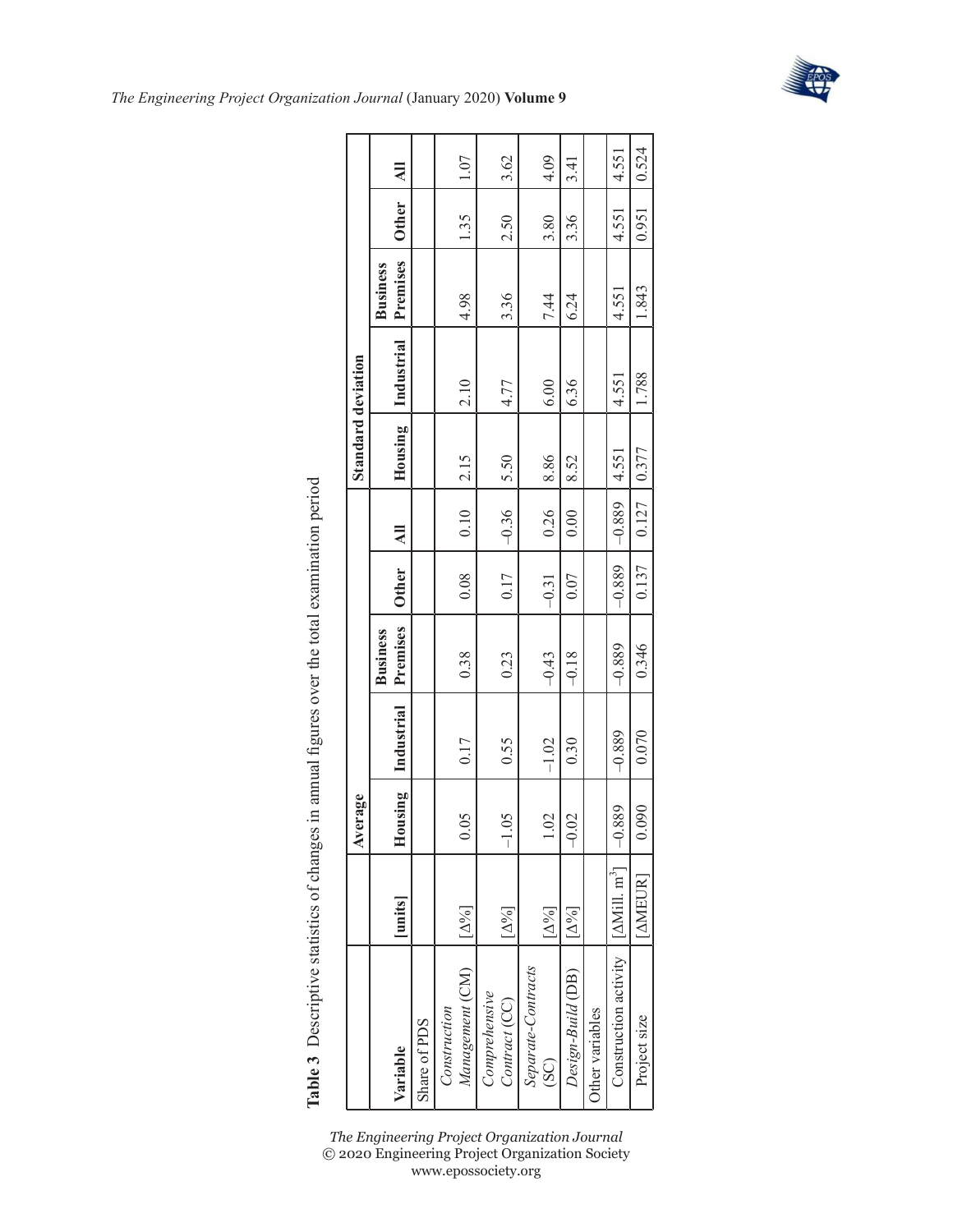

Depending on how closely the statistical relationship between two variables resembles linear correlation, the value of the derived correlation scores ranges from  $-1$  (full inverse correlation) to +1 (full positive correlation). When the correlation coefficient of two variables is raised to the second power*,* the result is the so-called *coefficient of determination*, and the independent variable determines the variation in the dependent variable to the extent of the coefficient of determination (often logically presented as a percentage). The rest is due to other contributing factors and random variation.

Finally, the standard *t*-test procedure was followed to test the statistical significance of the correlation coefficients. First, the null hypothesis (H0) was specified separately for each of the eventual 240 (second order partial) correlation coefficients of the study (eg,  $HO<sub>1</sub>$  for H1 in a certain situation) which suggests that correlation does not exist (which, eg, H1 suggests to exist). *P* values were then determined by a two-tailed test referring to a *t*-distribution where small *p* values (eg,  $\leq 0.01$ ) gave a reason to reject the null hypothesis in favour of the alternative hypothesis (eg, H1), meaning that we may expect that the correlation is statistically significant (eg,  $p$  value <0.01 indicates an impact probability of >99%). *P* values are presented (in Table 8 below) for all examinations covering the 'combined 1989–2013 period' and, besides, the significance level is indicated by asterisks (\*) for all examinations in connection with correlation coefficients where applicable (ie, Tables 5–7).

## **4. Theoretical applicability of PDSs to various market situations**

### **4.1. Views on market cycles and their impact on PDS selection**

The survey on the impact of the market situation on PDS selection is summarised as discrete statements in [Table](#page-10-0) 4 to avoid idle speculation. Most of the views come from expert interviews due to the relatively small number of views on the topic in literature. Yet, the above presented literature survey had an impact (esp. [Peltonen and Kiiras, 1998\)](#page-21-3). Besides, some ideas come from an earlier survey ([Lahdenperä, 2000\)](#page-20-19). In any case, a statement was included in the table, if the source/interviewee presented it unprompted accompanied with sound argumentation. In the table, the 'Source' column (S) refers to the source of the statement presented in each row: whether literature (L) or interviews (I).

In addition to actual statements, the table concretises their supposed impact on the usability of alternative PDSs, ie, improved (+) or deteriorated (–) competitiveness. To facilitate comparison and drawing of joint conclusions from all statements, the impact is presented in relation to market upswing and/or boom in all cases despite the fact that the wording of some statements (nos. 1, 5, 7, 10, 12) presents the idea in relation to downturn or recession in accordance with the source. Therefore, the impact assessment symbols depict a reverse or opposite situation in these cases. The table also shows whether the considered impact exists mainly due to a certain change (C) or level (L) of construction activity.

In PDS selection the market situation/outlook is manifested mainly in the price formation of a project. Some cite cost certainty, but in most cases, cost efficiency and how it can be best attained matter most. Thus, the correlation between market activity and prices was already built into the statements. On the other hand, [Akintoye et](#page-20-20) al. (1998), [Lahdenperä \(2000\)](#page-20-19) and [Skitmore et](#page-21-11) al. (2006) have demonstrated that changes in construction volumes are one of the leading indicators of construction contract prices, which confirms the rationality of the statements in this regard. In addition to pricing, availability of tenders, resourcing, changes in the owner's constraints, even plot supply, may impact PDS selection.

#### **4.2. Formulation of hypotheses**

Based on the statements in [Table](#page-10-0) 4, some assumptions can be made. First, the CM system is, above all, a PDS for times of market expansion; whether an upswing (C) or a booming market (L). There is little doubt about that since all views  $(2-4, 11-13)$  except one weak signal  $(8)$  tell the same thing despite the varying position of the other PDSs per statement. It can also be expected that skillful resources are available to fill the role of the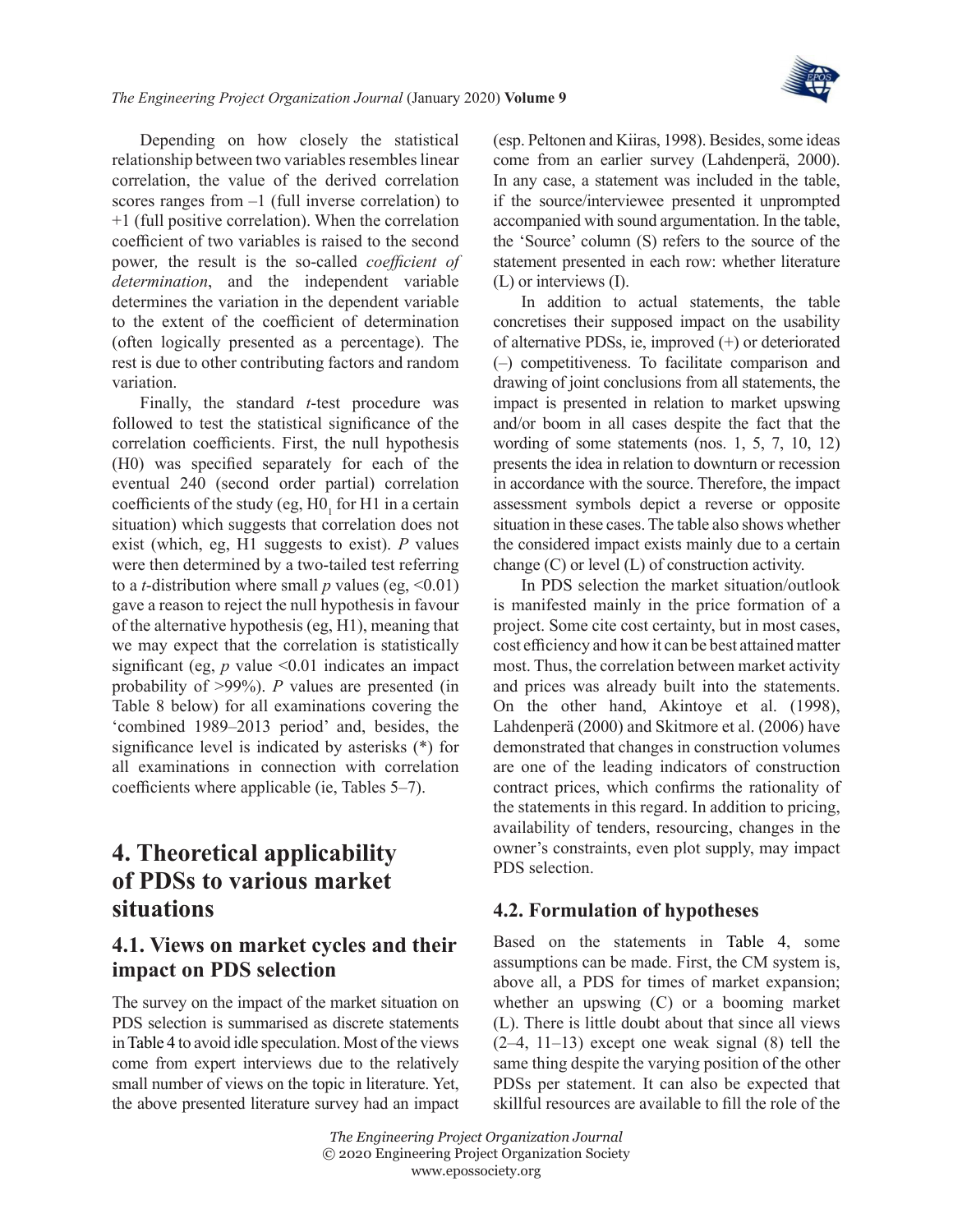

|                | <b>Source</b> |              |                                                                                                                                                                                                                                                                                                                                             | <b>Market</b><br>situation |              |        | Project delivery<br>system (PDS) |           |        |
|----------------|---------------|--------------|---------------------------------------------------------------------------------------------------------------------------------------------------------------------------------------------------------------------------------------------------------------------------------------------------------------------------------------------|----------------------------|--------------|--------|----------------------------------|-----------|--------|
| #              | L             | I            |                                                                                                                                                                                                                                                                                                                                             | $\mathbf C$                | L            | DB     | CC                               | <b>SC</b> | CM     |
|                |               |              | Changes in relative performance/capacity                                                                                                                                                                                                                                                                                                    |                            |              |        |                                  |           |        |
| 1              | $\checkmark$  |              | The use of SC or CC offers the possibility to involve the<br>contractor(s) at the latest possible stage (due to a separate<br>design commission preceding the call for tenders) whereby<br>it may allow the owner to obtain a lower offer(s) from the<br>market in a downturn, ie, especially in relation to DB.                            | ✓                          |              | $^{+}$ |                                  |           |        |
| $\overline{2}$ | ✓             |              | During a market upswing the interest of contractors towards<br>laborious DB competitions (other than negotiated contracts)<br>requiring design proposals decreases along with the inflated<br>contingencies due to an expected rise in subcontracting<br>prices, which makes DB less competitive in an upswing and<br>boom.                 | $\checkmark$               | $\checkmark$ |        | $^{+}$                           | $^{+}$    | $^{+}$ |
| 3              | ✓             |              | In CM the project is broken down into numerous small<br>works/contracts which increases the number of potential<br>contractors and, moreover, competition while there are<br>no extensive contingencies in small short-term pieces of<br>work; therefore CM is a method for market expansion and<br>booming seasons.                        | ✓                          | ✓            |        |                                  |           | $^{+}$ |
| 4              |               | $\checkmark$ | In an upswing tenders for a fixed-price contract<br>include extensive contingencies due to expected rise in<br>subcontractor prices, and, thus, the owner benefits from the<br>use of cost reimbursement methods based on an open-books<br>practice (cost-plus type contracts) that are actively used in<br>CM projects but less in others. | ✓                          | $\checkmark$ |        |                                  |           | $^{+}$ |
| 5              |               | ✓            | Construction companies purchase plots for their own<br>development projects (IH), especially ones undertaken in<br>a good market situation, but a recession may drive them<br>to sacrifice a plot to close a deal in order to maintain a<br>reasonable workload; the practice may result in the use of<br>DB contracts instead of CC or SC. | $\checkmark$               | ✓            |        | $^{+}$                           | $^{+}$    |        |
| 6              | $\checkmark$  |              | In comparison to CC, SC allows using different forms of<br>main and subsidiary contracts, as appropriate, creating<br>more competition and being, thus, advantageous to the<br>owner during a boom; it also allows non-simultaneous<br>procurements which may well serve the same purpose.                                                  |                            | ✓            |        |                                  | $^{+}$    |        |
| $\tau$         | $\checkmark$  | ✓            | In a boom, CC results in a higher price to the owner than<br>SC due to the extra fees and risk assumed and priced<br>into the tender, whereas in a recession CCs are offered at<br>such cheap prices that SC is not worth considering, since<br>builders want to employ as much of their own resources as<br>possible by omitting extras.   |                            | ✓            |        |                                  | $^{+}$    |        |

#### <span id="page-10-0"></span>**Table 4** Impact statements and resulting changes in primacy of PDSs in a market upswing or boom

*Continued*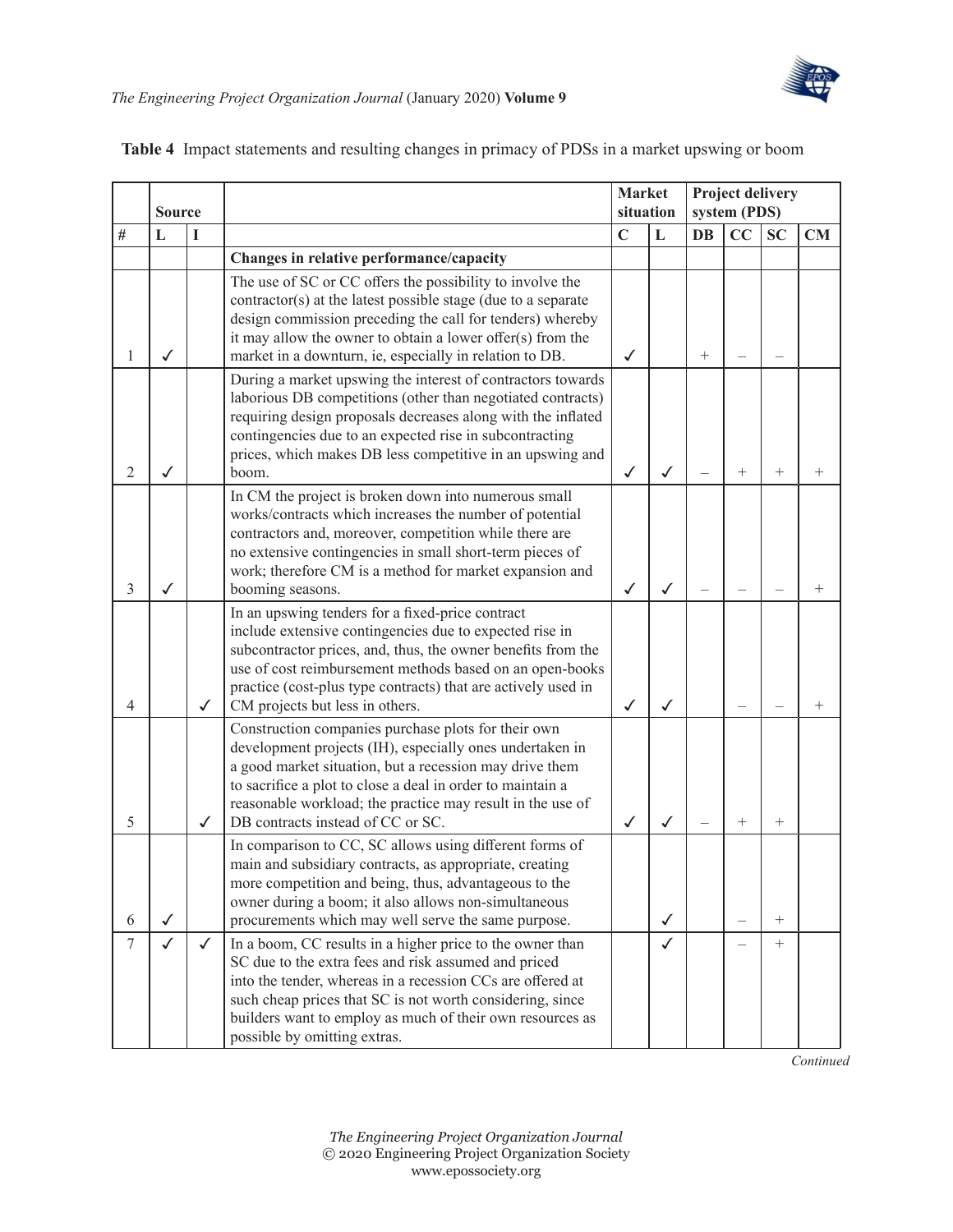

|      | <b>Source</b> |              |                                                                                                                                                                                                                                                                                                                                             | <b>Market</b><br>situation |              |           | Project delivery<br>system (PDS) |           |        |
|------|---------------|--------------|---------------------------------------------------------------------------------------------------------------------------------------------------------------------------------------------------------------------------------------------------------------------------------------------------------------------------------------------|----------------------------|--------------|-----------|----------------------------------|-----------|--------|
| $\#$ | $\mathbf L$   | I            |                                                                                                                                                                                                                                                                                                                                             | $\mathbf C$                | $\mathbf{L}$ | DB        | CC                               | <b>SC</b> | CM     |
| 8    |               | ✓            | In a boom, when other options exist in the market, all<br>contractors are not willing to work as a CM contractor since<br>the paid fee is relatively low due to the risk assumed by the<br>owner; thus, the unavailability of the best-in-class resources<br>for major projects may hinder the use of CM in some cases.                     |                            | $\checkmark$ | $^{+}$    |                                  |           |        |
|      |               |              | Changes in the owner's objectives                                                                                                                                                                                                                                                                                                           |                            |              |           |                                  |           |        |
| 9    | ✓             |              | A boom and the consequent brisk construction activity may<br>cause a shortage of experienced staff to the owner; then a<br>risk-transfer contract including design liability, ie, DB, may<br>solve the problem by allowing transfer of all responsibility<br>for project management and related risks to the contractor.                    |                            | ✓            | $^{+}$    |                                  |           |        |
| 10   |               | $\checkmark$ | Tight economic situations call for financial discipline in<br>owner organisations and use of the price criterion in the<br>selection of contractors, which may result in transition<br>from DB with (at least) some leeway and diverse selection<br>criteria to other PDSs with price-based selection aimed at<br>providing low prices.     |                            | $\checkmark$ | $\ddot{}$ |                                  |           |        |
| 11   |               | ✓            | During a boom accompanied by improvement in the<br>financial situation, the owner often gets rid of the exclusive<br>use of the price criterion in contractor selection, which<br>offers a possibility to apply more development-oriented,<br>collaborative project practices that are available within the<br>DB and CM frameworks.        |                            | ✓            | $^{+}$    |                                  |           | $^{+}$ |
| 12   |               | $\checkmark$ | Tight economic situations require financial discipline and<br>the use of fixed-price contracts, since the owner needs<br>a reliable price for an entire project for an investment<br>decision and is unwilling to commit to the project without<br>such certainty; CC and SC, and DB in many cases, offer<br>this option.                   |                            | ✓            |           |                                  |           | $^{+}$ |
| 13   |               |              | Fast delivery may be required by the owner's future<br>business prospects, especially when the economic outlook<br>is positive, ie, to improve the net present value of the<br>investment by accelerating the stream of revenue and by<br>minimising investment cost escalation; CM and DB enable<br>shorter delivery times than CC and SC. | $\checkmark$               |              | $^{+}$    |                                  |           |        |

**Table 4** Continued

construction manager despite the market situation, since it is a solid operational model for a number of service providers.

Further, there seems to be consensus on the position of the CC and SC methods. Compared to the other two PDSs, their position is identical in all comparisons  $(1-5, 9-13)$ , based on the fact that in both systems (that are variations of the Design-Bid-Build method) design is largely

made before the involvement of the contractor, and, therefore, in relation to DB and CM, they work analogously. All the statements do not have a practical effect at the market level (ie, 5) and, therefore, as far as tenders exist for DB projects (2), the Design-Bid-Build variations tend to be more suitable at times of poor market outlook based on the numerous related assertions.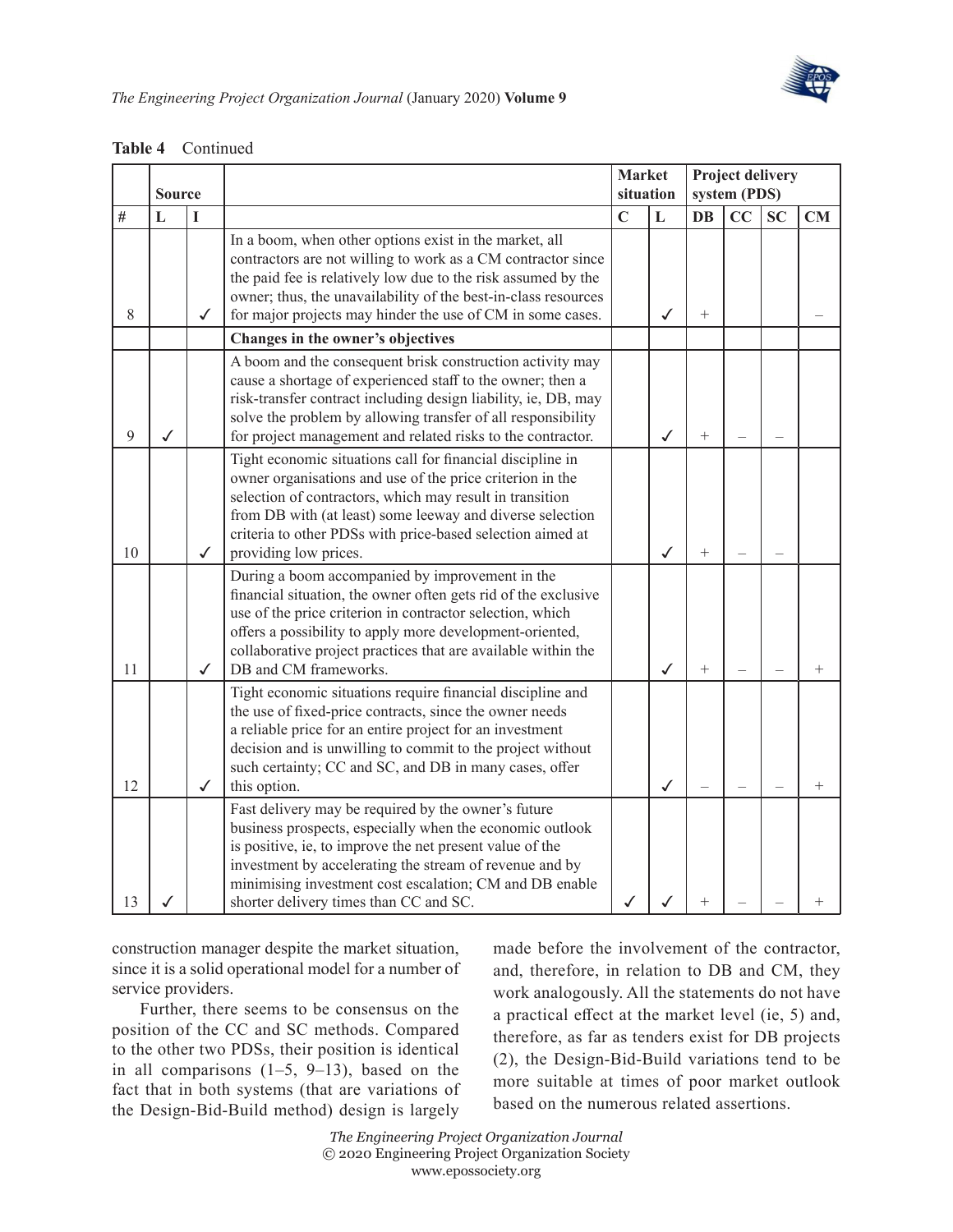

On the other hand, statements that focus only on the mutual difference of these two PDSs (6, 7) also make it clear that SC is relatively more suitable for periods of high production volumes (and CC for low volumes) because of the level of competition and the pricing of risk. Therefore, based on this view and those of the previous paragraph, it can be assumed that CC invariably is suitable for low volume periods although the evaluation of the appropriateness of SC is much more challenging.

The position of DB is not clear either, since individual statements lead to different inferences, and it would be too speculative to weight the views differently. Yet, comparison to Design-Bid-Build systems suggests that preference for DB may well increase as the market outlook improves (1, 9, 10, 11, 13 for; 2, 5 against). However, it is likely that DB lags behind CM as a PDS for good economic conditions due to the relatively few signs supporting preference for it under such conditions (8 for; 2, 3, 12 against).

If the above reasoning is logical, the following hypotheses can be presented for further examination:

- H1 The share of DB in relation to the combined share of CC and SC increases the more, the better the market outlook.
- H2 The share of SC in relation to the share of CC increases the more, the better the market outlook.
- H3 The share of CM increases the more, the better the market outlook.
- H4 The share of CC diminishes the more, the better the market outlook.

Besides, the relative preferences for DB and SC are also worth examining although they cannot be positively inferred from the above statements unlike those for CC and CM. Some signals about preference for them exists, however, and if loose working hypotheses are allowed for the purposes of arousing discussion and referencing, the following are proposed:

H5 The share of SC diminishes the more, the better the market outlook.

H6 The share of DB increases the more, the better the market outlook.

### **5. Application of PDSs in various market situations**

#### **5.1. Results of calculations related to market situations**

The calculations indicate that the share of DB in relation to the combined share of CC and SC generally increases the more, the better the market outlook (in accordance with H1). If housing construction is excluded, most building typespecific correlations of the total (combined) examination period are statistically significant while the exceptions get a coefficient of 0.29 based on both absolute figures and changes ([Tables](#page-13-0) 5 [and 6](#page-13-0)). Periodical examinations, however, make the findings questionable. Especially the negative coefficients of industrial and business premises construction during the first examination period are puzzling although they may be the result of the chaos and restructuring of the industry due to radical drops in construction activity in the early 1990's that called normal market rationality into question.

In the case of housing, correlations are positive for the first examination period while those for the second are negative. The latter may be partly explained by the observed situation-specific structural changes in the market (see [Lahdenperä,](#page-20-13) [2015](#page-20-13): state-subsidised production and financial stimulus due to the crisis in 2009) resulting in the use of DB instead of CC and SC.

Moreover, as volumes increase, the share of SC in relation to the share of CC seems to increase in all building types. Although there is naturally variation, and all the correlations are not statistically significant, most figures are rather close whether considering the combined examination period or its parts. Neither does it make a substantial difference whether annual volumes or changes in construction activity are used (eg, 0.47\* vs. 0.53\*\*; see Table 8 below for exact *p* values). This supports the reasonableness of the corresponding hypothesis (H2).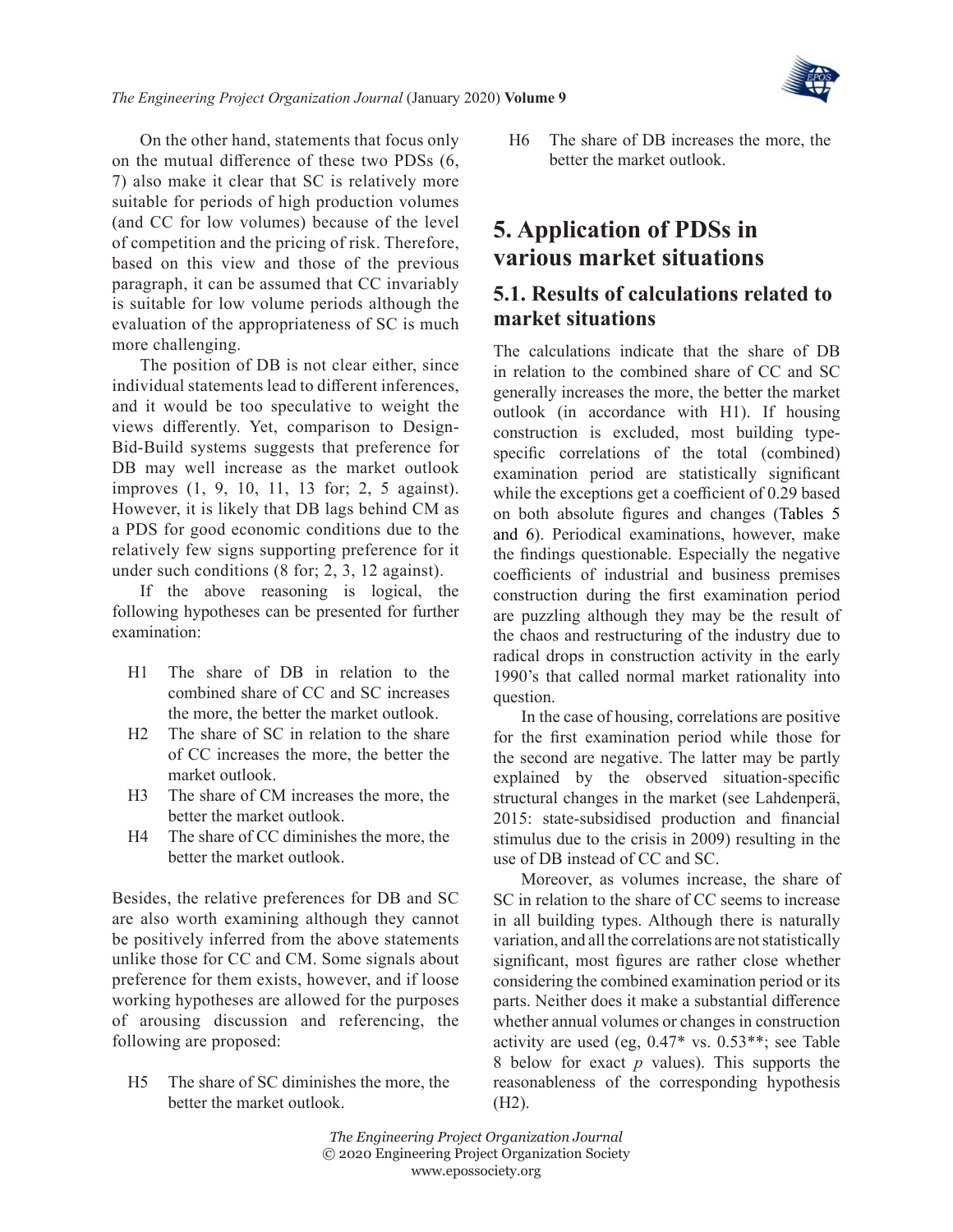

| The Engineering Project Organization Journal (January 2020) Volume 9 |  |
|----------------------------------------------------------------------|--|
|----------------------------------------------------------------------|--|

**Table 5** Second order partial correlation coefficients of absolute PDS share and construction volume

Table 5 Second order partial correlation coefficients of absolute PDS share and construction volume

|                                         |           |            | First period 1989 - 2000                                                                                                                                                                                                                                                                                                                                                                                                                                                                                                      |              |            |                |            | Second period $2001 - 2013$ |              |                |         |            | Combined period $1989 - 2013$ |              |           |
|-----------------------------------------|-----------|------------|-------------------------------------------------------------------------------------------------------------------------------------------------------------------------------------------------------------------------------------------------------------------------------------------------------------------------------------------------------------------------------------------------------------------------------------------------------------------------------------------------------------------------------|--------------|------------|----------------|------------|-----------------------------|--------------|----------------|---------|------------|-------------------------------|--------------|-----------|
| <b>Hypothesis</b>                       | Housing 1 | Industrial | Premises<br><b>Business</b>                                                                                                                                                                                                                                                                                                                                                                                                                                                                                                   | <b>Other</b> | ₹          | <b>Housing</b> | Industrial | Premises<br><b>Business</b> | <b>Other</b> | $\overline{a}$ | Housing | Industrial | Premises<br><b>Business</b>   | <b>Other</b> | ㅋ         |
| $\frac{\text{DB}_{\text{sc},\infty}}{}$ | 0.14      | $0.81**$   | $-0.09$                                                                                                                                                                                                                                                                                                                                                                                                                                                                                                                       | $0.84***$    | $0.80**$   | $-0.29$        | 0.49       | $0.64*$                     | 0.34         | 0.02           | 0.03    | $0.62***$  | 0.29                          | $0.54**$     | $0.42*$   |
| $H2$ $SC_{\infty}^{\circ}$              | $0.69*$   | 0.42       | 0.52                                                                                                                                                                                                                                                                                                                                                                                                                                                                                                                          | $0.72***$    | $0.93***$  | 0.14           | 0.47       | $0.57*$                     | $0.68*$      | 0.50           | 0.29    | 0.33       | $0.41*$                       | $0.47*$      | $0.47*$   |
| $\left $ H3 CM <sub>all</sub>           | $-0.04$   | 0.14       | 0.27                                                                                                                                                                                                                                                                                                                                                                                                                                                                                                                          | 0.42         | $0.70*$    | $0.57*$        | 0.08       | 0.45                        | $0.66*$      | $0.79**$       | 0.25    | 0.09       | 0.05                          | 0.29         | 0.30      |
| $H4$ $CC_{all}^{\circ}$                 | $-0.57$   | $-0.59*$   | $-0.54$                                                                                                                                                                                                                                                                                                                                                                                                                                                                                                                       | $-0.81**$    | $-0.96***$ | 0.01           | $-0.48$    | $-0.74**$                   | $-0.73**$    | $-0.58*$       | $-0.25$ | $-0.42*$   | $-0.47*$                      | $-0.59**$    | $-0.54**$ |
| $HS$ SC $_{\text{all}}^{\text{c}}$      | 0.53      | $-0.30$    | 0.35                                                                                                                                                                                                                                                                                                                                                                                                                                                                                                                          | $-0.27$      | $0.79**$   | 0.16           | 0.07       | $-0.51$                     | $-0.04$      | 0.15           | 0.28    | $-0.13$    | 0.02                          | $-0.13$      | 0.36      |
| $H6$ DB $_{\text{all}}^{\circ}$         | 0.14      | $0.80**$   | $-0.14$                                                                                                                                                                                                                                                                                                                                                                                                                                                                                                                       | $0.84***$    | $0.80**$   | $-0.32$        | 0.48       | $0.59*$                     | 0.28         | $-0.06$        | 0.02    | $0.61**$   | 0.26                          | $0.53**$     | $0.41*$   |
|                                         |           |            | Asterisks depict statistical significance: * significant (prob. 95%), ** very significant (99%) and *** extremely significant (99.9%), figures w/o asterisks are statistically insignificant<br>The share of the PDS in question is calculated in relation to total number of all projects (incl. CM, SC, CC and DB).<br>The share of the PDS (ie, DB) is calculated in relation to total number of DB, SC and CC projects.<br>The share of the PDS (ie, SC) is calculated in relation to total number of SC and CC projects. |              |            |                |            |                             |              |                |         |            |                               |              |           |

<span id="page-13-0"></span>*The Engineering Project Organization Journal* © 2020 Engineering Project Organization Society www.epossociety.org cThe share of the PDS in question is calculated in relation to total number of all projects (incl. CM, SC, CC and DB).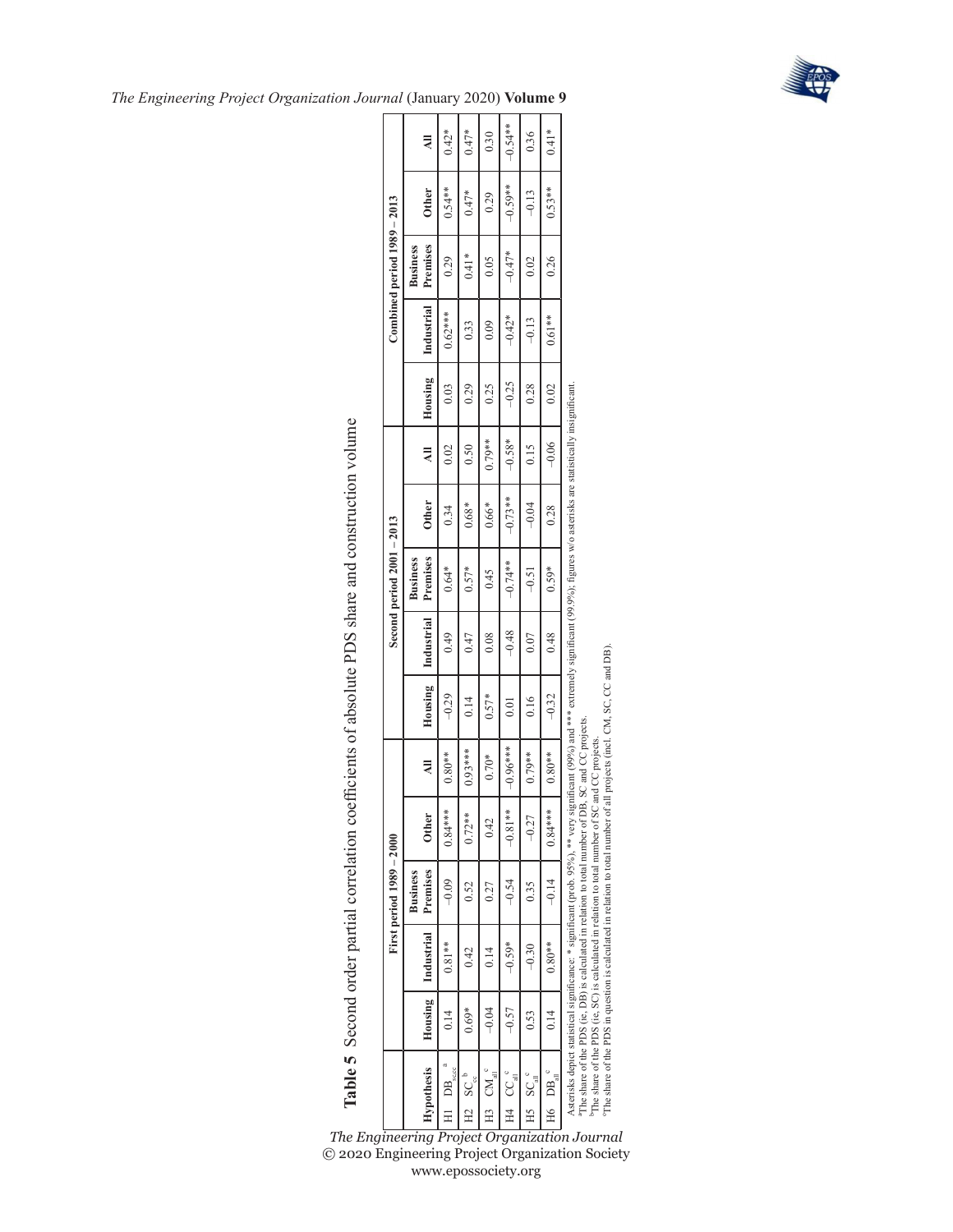

| The Engineering Project Organization Journal (January 2020) Volume 9 |  |
|----------------------------------------------------------------------|--|
|----------------------------------------------------------------------|--|

|                                                                                                                                                                                                                                                                                                                                                                                                                                                                                                                                                                              |                      |            | First period 1989 - 2000    |         |           |          |            | Second period 2000 - 2013 |              |         |         |            | Combined period $1989 - 2013$ |                   |            |
|------------------------------------------------------------------------------------------------------------------------------------------------------------------------------------------------------------------------------------------------------------------------------------------------------------------------------------------------------------------------------------------------------------------------------------------------------------------------------------------------------------------------------------------------------------------------------|----------------------|------------|-----------------------------|---------|-----------|----------|------------|---------------------------|--------------|---------|---------|------------|-------------------------------|-------------------|------------|
|                                                                                                                                                                                                                                                                                                                                                                                                                                                                                                                                                                              |                      | Industrial | Premises<br><b>Business</b> | Other   | ₹         |          | Industrial | <b>Business</b>           |              | ₹       |         |            | <b>Business</b>               | <b>Other</b>      | ₹          |
| <b>Hypothesis</b><br>Ξ                                                                                                                                                                                                                                                                                                                                                                                                                                                                                                                                                       | Housing <sup>1</sup> |            |                             |         |           | Housing  |            | Premises<br>$0.80**$      | <b>Other</b> |         | Housing | Industrial | Premises                      | $0.52**$          |            |
| DB                                                                                                                                                                                                                                                                                                                                                                                                                                                                                                                                                                           | 0.50                 | $-0.38$    | $-0.45$                     | 0.06    | 0.30      | $-0.67*$ | 0.38       |                           | $0.59*$      | 0.18    | $-0.23$ | 0.29       | $0.47*$                       |                   | 0.35       |
| $SC_{\infty}^{\circ}$<br>E.                                                                                                                                                                                                                                                                                                                                                                                                                                                                                                                                                  | 0.43                 | $0.78**$   | 0.35                        | 0.40    | $0.70*$   | 0.09     | $0.62*$    | 0.13                      | 0.17         | $-0.03$ | 0.25    | $0.54**$   | 0.29                          | $\overline{0.31}$ | $0.53**$   |
| $CM$ <sup>c</sup><br>H3                                                                                                                                                                                                                                                                                                                                                                                                                                                                                                                                                      | $-0.04$              | 0.24       | 0.25                        | 0.31    | 0.30      | 0.37     | $-0.33$    | 0.17                      | 0.18         | 0.47    | 0.24    | $-0.07$    | 0.20                          | 0.24              | $0.46*$    |
| $\text{CC}_{\text{all}}^{\quad \text{c}}$<br>$H_4$                                                                                                                                                                                                                                                                                                                                                                                                                                                                                                                           | $-0.78**$            | $-0.76**$  | $-0.33$                     | $-0.44$ | $-0.79**$ | 0.31     | $-0.60*$   | $-0.49$                   | $-0.32$      | 0.01    | $-0.23$ | $-0.55**$  | $-0.41*$                      | $-0.42*$          | $-0.68***$ |
| $C_{\text{all}}^{\circ}$<br>Н5                                                                                                                                                                                                                                                                                                                                                                                                                                                                                                                                               | 0.08                 | $0.78**$   | 0.37                        | 0.22    | 0.38      | 0.36     | 0.15       | $-0.69**$                 | $-0.47$      | $-0.25$ | 0.31    | 0.17       | $-0.27$                       | $-0.27$           | 0.21       |
| $\mathbf{DB}_{\mathrm{all}}$ $^{\mathrm{c}}$<br>H6                                                                                                                                                                                                                                                                                                                                                                                                                                                                                                                           | 0.51                 | $-0.37$    | $-0.45$                     | 0.06    | 0.24      | $-0.68*$ | 0.40       | $0.78**$                  | $0.59*$      | 0.12    | $-0.23$ | 0.29       | $0.42*$                       | $0.51*$           | 0.33       |
| Asterisks depict statistical significance: * significant (prob. 95%), ** very significant (99%) and *** extremely significant (99.9%); figures w/o asterisks are statistically insignificant<br>The share of the PDS in question is calculated in relation to total number of all projects (incl. CM, SC, CC and DB).<br>The share of the PDS (ie, DB) is calculated in relation to total number of DB, SC and CC projects.<br>The share of the PDS (ie, SC) is calculated in relation to total number of SC and CC projects<br>The Engineering Project Organization Journal |                      |            |                             |         |           |          |            |                           |              |         |         |            |                               |                   |            |

<span id="page-14-0"></span>© 2020 Engineering Project Organization Society www.epossociety.org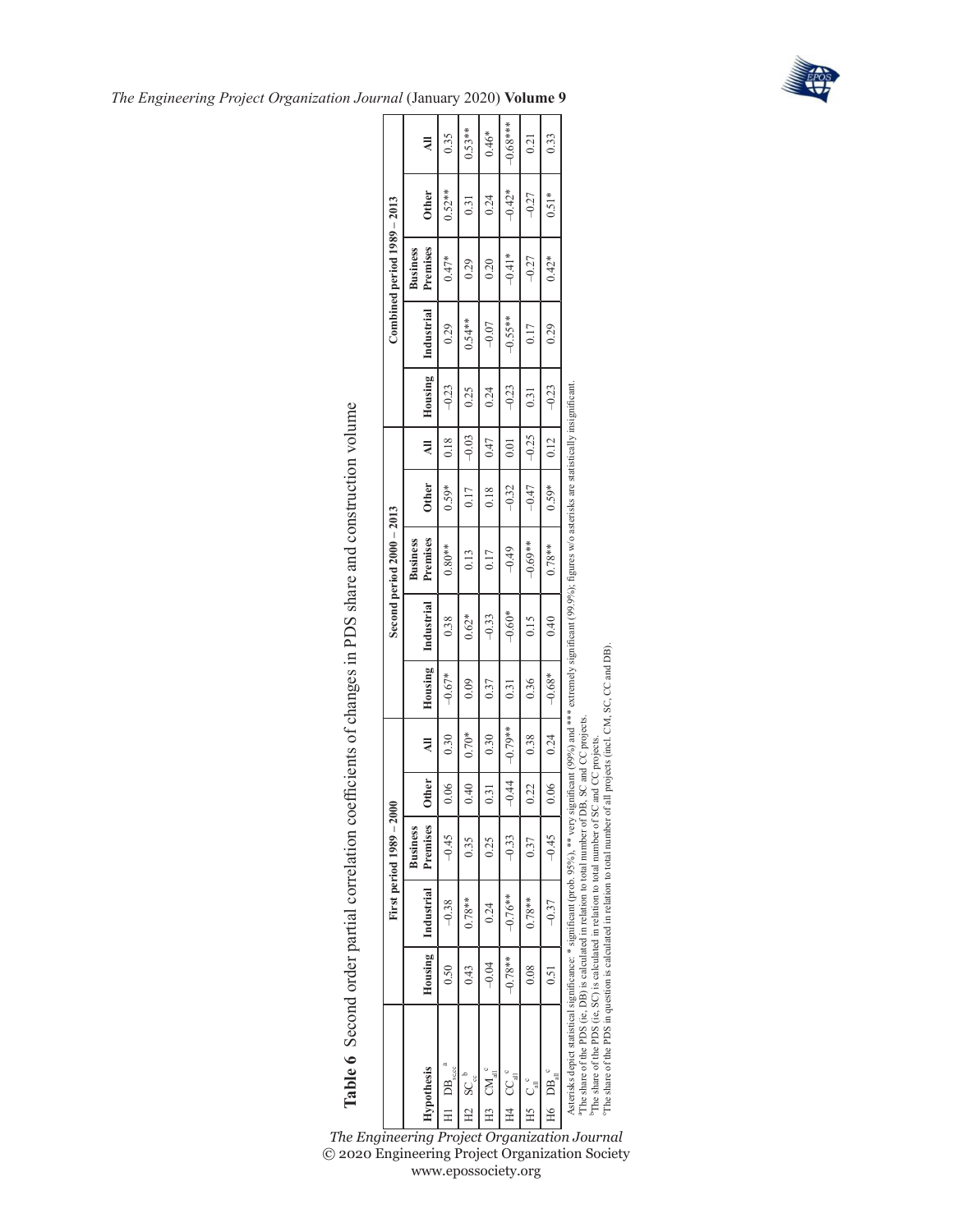

In the case of the share of CM, statistically significant correlation scores can be found among the periodic examinations based on absolute construction volumes (H3). In the case of changes in volumes, only the score for the whole group of projects (ie, All) over the combined study period is statistically significant (0.46\*). The share of CM is, however, generally so small that the calculations are likely to be very sensitive to even minor changes for whatever reasons.

The correlations between the share of CC and promising market conditions are mainly inverse and, as such, relatively strong (eg, unitary figures for the combined examination period are –0.54\*\* and –0.68\*\*\*). In the case of periodic examinations, an exception exists as regards housing in the second period (change in values), however. The reason for it may, once again, be the temporary change in regulations and the 2009 financial stimulus due to the crisis referred to above (in the review of H1). Considering the exceptionality, there is no reason to reject the related hypothesis (H4).

In the case of SC and DB, the above theoretical discussion produced no definitive understanding of their popularity in various market cycles (H5, H6). The calculations for SC made no difference either. Although it seems that statistically significant scores were found in the periodical examinations, the figures for different building types and periods are contradictory, and mostly insignificant. Therefore, the examination does not support the related working hypothesis (H5) or even its opposite.

The situation is quite the same with DB, if the scores based on annual changes are considered. The scores are contradictory, even if housing construction is excluded on the basis of the above discussed irrationality, which likely contributes to the bias there. Thus, in this regard, the results question the validity of the hypothesis (H6). Yet, the results based on absolute values are much more supportive. Strong scores were calculated for industrial and other buildings in the first examination period while the ones for the combined period are also statistically significant  $(0.61**, 0.53**)$ . A high absolute construction volume tends to lead to more active use of DB (as suggested by H6).

### **5.2. Results of calculations on longterms trends**

As regards long-term trends in the use of different PDSs ([Table](#page-16-0) 7), there seems to be a clear winner. The combined examination period showed the biggest correlation for DB (0.56\*\*; [Table](#page-17-0) 8 for exact *p* values), meaning that it has been gaining popularity although all the periodical scores do not support the idea. On the other hand, it would be an overstatement to say the same about CM or SC. The CM method, indeed, appeared in the data for the first time in the middle of the first examination period, which explains the extremely high correlation figures then, but the increase did not actualise during the second period except in housing, where the method is used only occasionally (for PDSs' shares, see [Lahdenperä, 2015\)](#page-20-13). In the case of DB, the increase has been stronger after the first examination period, but, once again, housing construction seems to be an exception.

At first sight, the loser in the transition seems to be the CC system. The overall figure  $(-0.49^*)$  does not describe the situation with all building types, however. The trends during the first and second examination periods were also very different. In the former a decrease occurred in the use of CC while the opposite was true with the latter; all building types moved in parallel within each period without exception. Interpretation of the development of the use of the SC system is as challenging. Most of the building types showed negative correlation in both examination periods and SC seemed to lose relative market share in their case. Yet, housing construction developed in the opposite direction, which does not allow drawing general conclusions without further examination.

### **6. Discussion**

The study is based on an analysis of extensive data that cover a period of 25 years and include more than one thousand projects per year, on average, as well as reliable statistics on market volumes. That offers a solid foundation for the study. Yet, it is far from exhaustive.

To begin with, the rough research method based on annual summary figures led to a small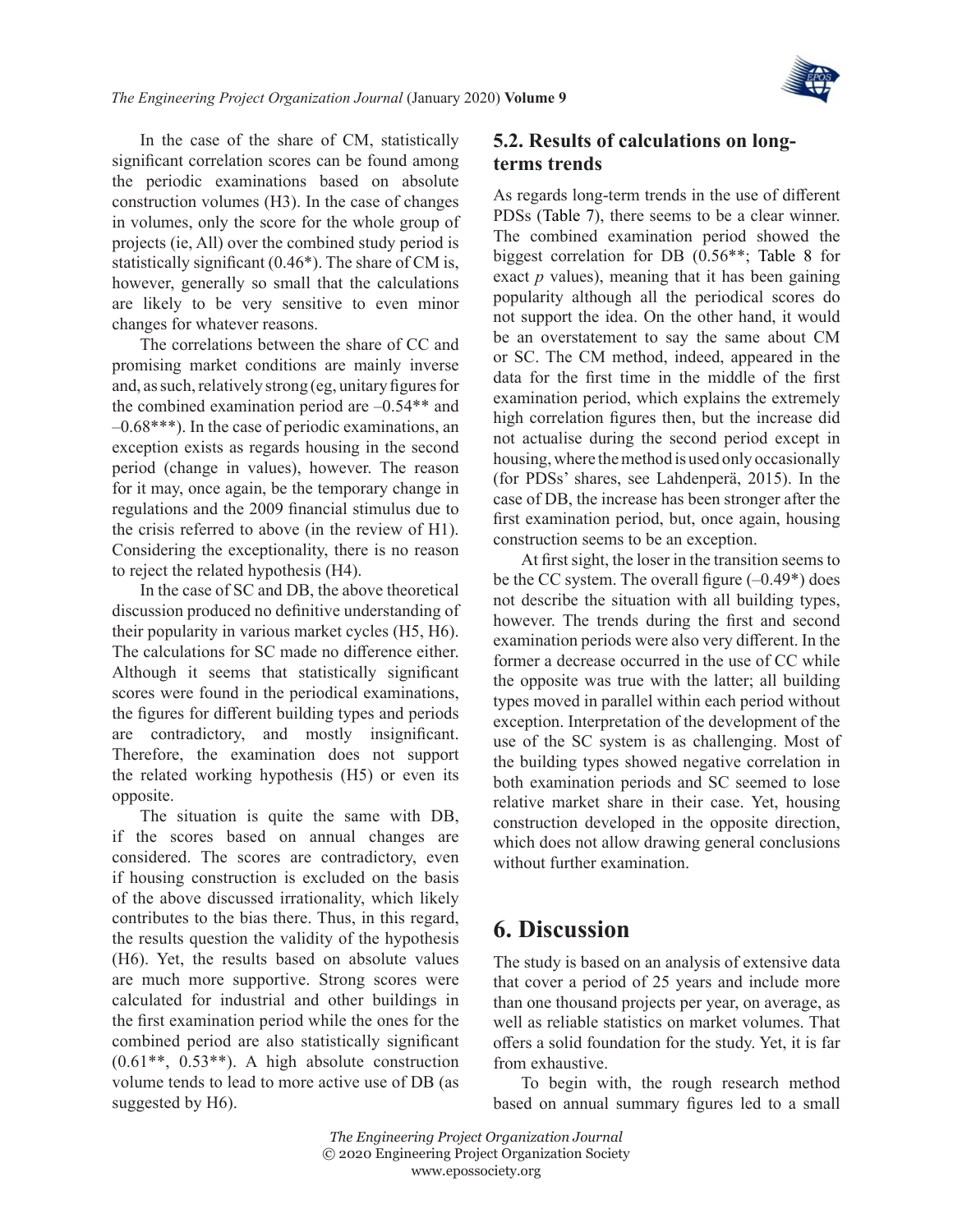

|     |              | First period $1989 - 2000$      |                 |              |                |         | Second period $2001 - 2013$ |                 |                    |                |                | Combined period 1989 - 2013 |                             |                   |                |
|-----|--------------|---------------------------------|-----------------|--------------|----------------|---------|-----------------------------|-----------------|--------------------|----------------|----------------|-----------------------------|-----------------------------|-------------------|----------------|
| PDS |              | Housing   Industrial   Premises | <b>Business</b> | <b>Other</b> | $\overline{a}$ | Housing | Industrial Premises         | <b>Business</b> | <b>Other</b>       | $\overline{a}$ |                | Housing Industrial          | Premises<br><b>Business</b> | <b>Other</b>      | $\overline{a}$ |
| CM  | 0.38         | $0.80**$                        | $0.78**$        | $0.82***$    | $0.89***$      | $0.62*$ | $-0.19$                     | $-0.33$         | $-0.06$ 1          | 0.45           | $1.59***$      | $0.66***$                   | 0.18                        | 0.38              | 0.16           |
| CC  | $-0.84***$ 1 | $-0.16$                         | $-0.37$         | $-0.70*$     | $-0.97***$     | 0.20    | $0.71**$                    | $0.71***$       | $0.69***$ 1        | $-0.29$ $+$    | $1 -0.57***$ 1 | $0.54***$                   | 0.02                        | $-0.24$           | $-0.49*$       |
| SC  | $0.59*$      | $-0.42$                         | $-0.01$         |              | $0.69*$        | 0.22    | $-0.89***$                  |                 | $-0.67*$ $-0.92**$ |                |                | $-0.80***$                  | $-0.33$                     | $-0.46*$          | 0.19           |
| DB. | $0.59*$      | 64.0                            | $-0.49$         | 0.52         | $0.88***$      | $-0.45$ | $0.67*$                     | $0.67*$         | $10.89***$         | 0.19           | 0.09           | $0.63***$                   | 0.26                        | $0.60**$   0.56** |                |
|     |              |                                 |                 |              |                |         |                             |                 |                    |                |                |                             |                             |                   |                |

Asterisks depict statistical significance: \* significant (prob. 95%), \*\* very significant (99%) and \*\*\* extremely significant (99.9%); figures w/o asterisks are statistically insignificant.

Asterisks depict statistical significance: \* significant (prob. 95%), \*\* very significant (99%) and \*\*\* extremely significant (99.9%); figures w/o asterisks are statistically insignificant.

Table 7 Second order partial correlation coefficients of PDS share and passing of time **Table 7** Second order partial correlation coefficients of PDS share and passing of time

<span id="page-16-0"></span>*The Engineering Project Organization Journal* © 2020 Engineering Project Organization Society www.epossociety.org

 $\Box$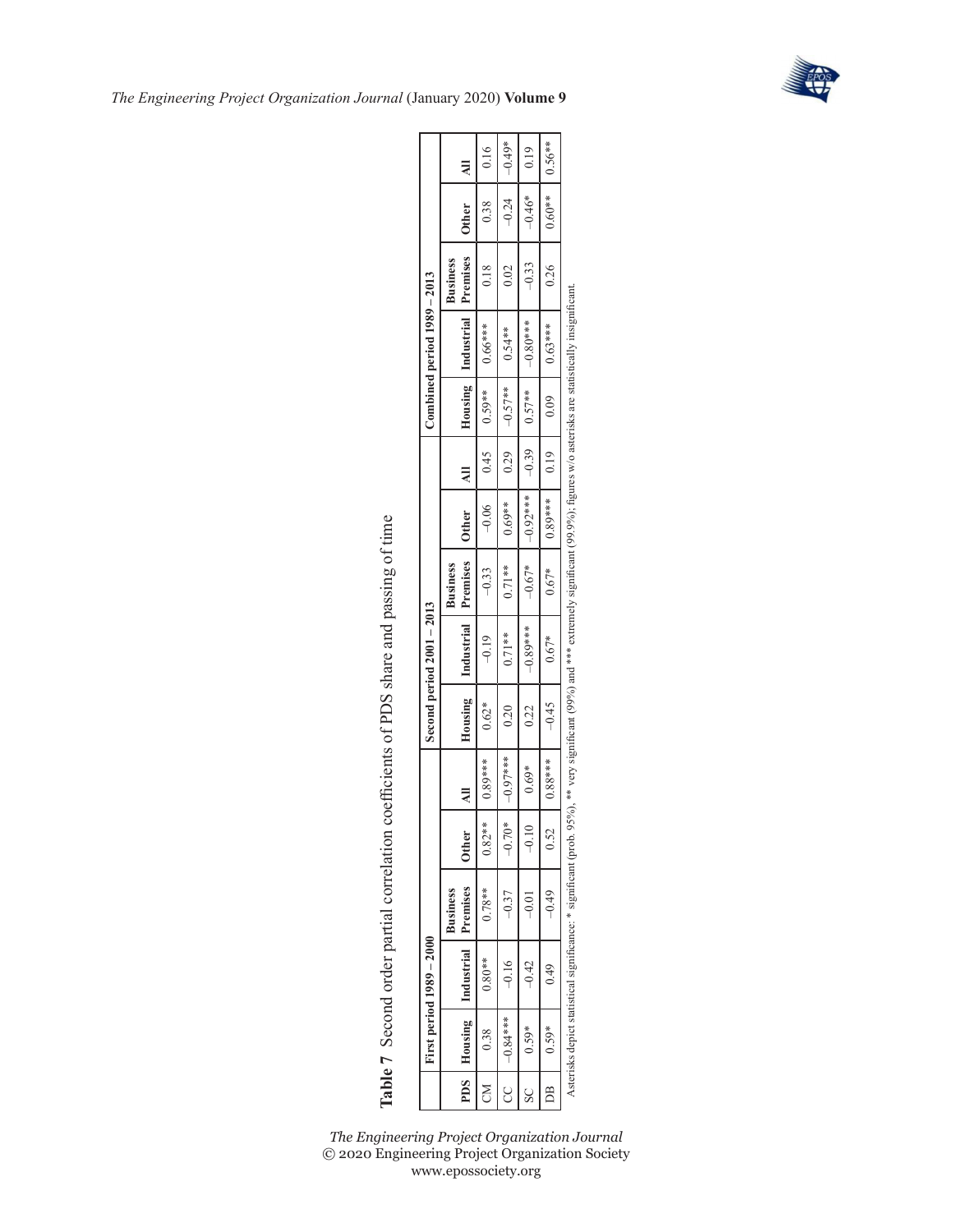

|                |                                                 |                                                                          | Absolute annual volume ( | cf. Table 5)    |              |                                                                                                |                                 | Annual change in volume (cf. Table 6) |               |  | Passing of time (cf. Table 7)              |                                     |                                                                     |          |
|----------------|-------------------------------------------------|--------------------------------------------------------------------------|--------------------------|-----------------|--------------|------------------------------------------------------------------------------------------------|---------------------------------|---------------------------------------|---------------|--|--------------------------------------------|-------------------------------------|---------------------------------------------------------------------|----------|
| Hypothesis PDS |                                                 |                                                                          | Housing Industrial       | Premises<br>μs. | <b>Other</b> |                                                                                                | All Housing Industrial Premises | Bus.                                  | Other   All   |  |                                            | Housing Industrial Premises<br>Bus. | <b>Other</b>                                                        | $\equiv$ |
|                | $\overline{\text{DB}}_{\text{s},\text{cc}}^{a}$ | $\begin{vmatrix} 0.890 & 0.001 \end{vmatrix}$                            |                          | 153             |              | $0.005$   0.035   0.288   0.174                                                                |                                 | 0.020                                 | $0.009$ 0.095 |  |                                            |                                     |                                                                     |          |
|                | $SC_{\infty}^{\ b}$                             | 0.164 0.109                                                              |                          | 039             |              | $0.019$ $0.017$ $0.234$ $0.007$                                                                |                                 | 0.168                                 | $0.141$ 0.008 |  |                                            |                                     |                                                                     |          |
|                |                                                 | $CM_{all}^{\circ}$ 0.230 0.684                                           |                          | 0.825           |              | $\begin{array}{ c c c c c c c c c } \hline 0.160 & 0.149 & 0.261 & 0.737 \ \hline \end{array}$ |                                 | 0.345                                 |               |  | $0.258$   0.023   0.002 <0.001 0.398       |                                     | 0.063   0.436                                                       |          |
| H0             |                                                 | $\begin{array}{ c c c c c } \hline 0.222 & & 0.039 \ \hline \end{array}$ |                          | $\frac{8}{2}$   |              | $0.002$   0.005   0.284   0.006                                                                |                                 | 0.047                                 |               |  | $0.043$ $ $ <0.001   0.003   0.006   0.939 |                                     | $\begin{array}{ c c c c c c c c } \hline 0.254 & 0.012 \end{array}$ |          |

89cc0| 0.2010| 1.0010| 1.0010| 6.0210| 0.070| 0.1210| 9.5410| 44110| 6.1210| 0.9510| 8.100| 0.8110| 9.3110| 9.91<br>9.520 0.2010| 1.0010| 0.0210| 0.0210| 0.1210| 0.0210| 0.44110| 6.1210| 0.9510| 8.100| 0.3710| 9.3710| 9.7310| 5001 1001 51Z20 10010> 0.9910 L1110 10101 0.0110 10210 10210 1000 0.001 10000 10010 1<br>0.000 10010 100105 0.9910 L1110 1010 0.0110 0.2110 10210 9000 0.000 10200 10200 10

0.435  $0.170\,$ 

 $0.144$ 0.281

0.550 0.006

0.918  $0.205$ 

0.524  $0.001$ 

0.182 0.922

 $\text{SC}$   $_{\text{all}}^{\text{c}}$  $DB$ 

<span id="page-17-0"></span> $H0<sub>s</sub>$  $H_0$ 

 $0.042$  $0.073$ 

0.368  $0.003$ 

 $0.020$  $0.001\,$ 

 $0.107\,$ 0.213

 $0.001$  $0.001$ 

0.003 0.660

0.330 0.117

0.210 0.011

 $0.210$  $0.040$ 

> aThe share of the PDS (ie, DB) is calculated in relation to total number of DB, SC and CC projects. bThe share of the PDS (ie, SC) is calculated in relation to total number of SC and CC projects.

"The share of the PDS (ie, DB) is calculated in relation to total number of DB, SC and CC projects.<br><sup>1</sup>The share of the PDS (ie, SC) is calculated in relation to total number of SC and CC projects.

The share of the PDS in question is calculated in relation to total number of all projects (CM, SC, CC and DB).

"The share of the PDS in question is calculated in relation to total number of all projects (CM, SC, CC and DB).

Table 8 P values of null hypothesis testing for the second order partial correlation coefficients of the combined 1989-2013 period figures **Table 8** *P* values of null hypothesis testing for the second order partial correlation coefficients of the combined 1989–2013 period figures

*The Engineering Project Organization Journal* (January 2020) **Volume 9**

 $\Gamma$ ℸ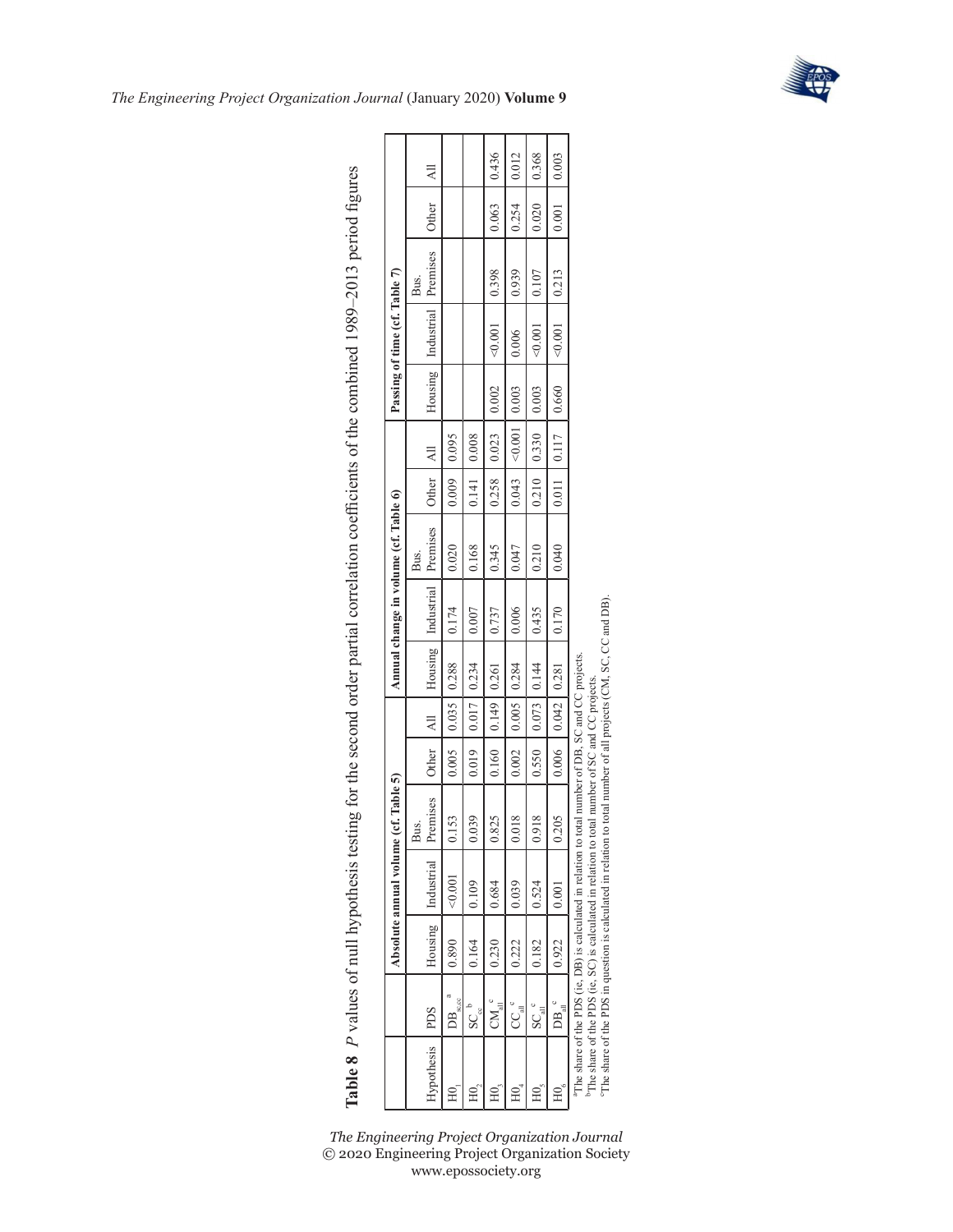

sample from the viewpoint of statistical analysis. As a result, Probability Values (*p* values) tended to remain at a level that did not ensure the significance of the results. Besides, the wide variation between comparative scores casts a shadow of doubt also over statistically significant scores.

It is also clear that market changes do not take place just between calendar years, but may also occur in the course of a year. This suggests that the use of shorter intervals would have improved the precision and significance of the results. Yet, time increments shorter than a year were undesirable, since, for climatic reasons, there is considerable seasonal variation (within a year) in construction starts in Finland. Monthly numbers, for instance, would have led to a distorted picture of the phenomenon. Moreover, there is no indication that such seasonal fluctuation has an effect on prices and the rationality of the selection under study. These facts support the selected approach for this exploratory opening even though it is imperfect and even likely to ignore significant impacts.

As regards the rough research method, another challenge is the general classification of PDSs in the data. Variations of the PDSs also exist, especially of DB and CM, in terms of competition arrangements and selection criteria, risk transfer and resulting fee expectations, payment methods, etc. The rationality of the use of PDS variations also varies, and the rough data are unable to shed light on related factors: one factor may speak for one and another factor for another variation of the same PDS. This may well result in a situation where the summed up data indicate no rational behaviour. Applicability based on certain simplified grounds gets blurred.

Other events may also skew the shares of PDSs from the viewpoint of normal rational decisionmaking. For instance, when speculative housing construction activity fell as a result of the global financial crisis, the conditions for state subvention were relaxed temporarily as a stimulus to direct speculative projects already under preparation by construction companies towards production of rental housing [\(Lahdenperä, 2015\)](#page-20-13). This increased the use of DB by rental housing investors temporarily – its impact has been recognised and was discussed above. Yet, it is also likely that other

contributing events took place and factors emerged during the target period, but the study just did not detect them and their effect on the data.

On the other hand, the long target period included also market situations of various types that recurred, which improves the comprehensiveness of the period. However, the early years of the study period included an exceptionally hard recession leading to radical adjustments in the capacity of the industry, which poses the question of whether the situation is comparable to more recent fluctuations. Due to the adjustments in the industry, the simplified hypotheses of the study on market behaviour may not be manifested in the data as expected. That was a partial reason for conducting periodical examinations besides the aspiration to focus more on the more recent trends in the industry.

All of the above (use of summed up annual data; general classification of PDSs; unknown external impact factors; varying intensity of volume changes) means that the study is not likely to cover all aspects of existing rationality in the use of various PDSs from the viewpoint of market constraints. It is also likely that decision-makers behave irrationally from the viewpoint of the market situation by using PDSs they are used to applying (cf. above reference to Love et [al., 2008](#page-20-0), for instance). That suggests that the correlation scores based on the rough method of the study are likely to under-emphasise the phenomenon. It was also the reason why some scores were considered indicative although they were not statistically significant in all comparable cases.

Yet, some of the listed factors related to the market situation impact on the selection of a PDS ([Table](#page-10-0) 4; lower section), but they all should not be considered to affect the relative capacities of PDSs, although their impact could not be eliminated from the data. Thus, they may have caused a reverse bias in relation to the factors discussed above that were found to dilute the statistical significance of the result. Besides, the impact of the exclusion of In-house construction from the examination and the lack of information on the possible use of index-linked contracts remains unclear.

Despite all mentioned inadequacies, this study deepens our understanding provided by earlier research on the topic. In general, it is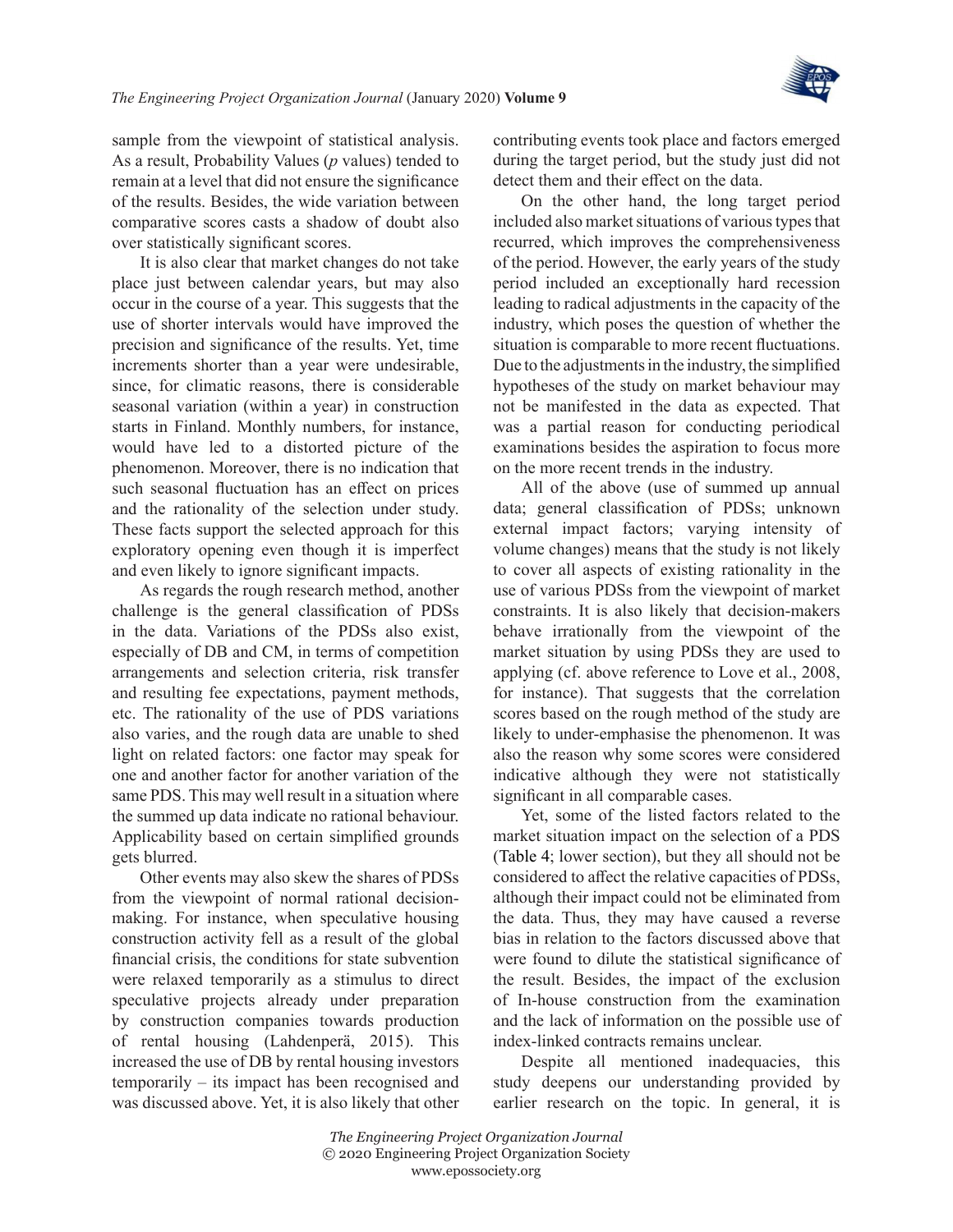

*The Engineering Project Organization Journal* (January 2020) **Volume 9**

congruent with [Dowd \(1996\)](#page-20-7) in that the use of CM correlates directly with construction output, but the rationality of its use has now been explained. In the case of DB, the results are not unambiguous, which is not surprising since the results by [Dowd](#page-20-7) [\(1996\)](#page-20-7), Eadie et [al. \(2013\)](#page-20-8) and [Shiyamini et](#page-21-5) al. [\(2005\)](#page-21-5) are also uncertain and contradictory. Yet, the study succeeds in shedding light on the mutual position of CC and SC. The study also collected a number of market-related decision-making guidelines for consideration in the development of PDS selection systems. This paves the way to more comprehensive understanding of the market conditions affecting PDS selection, which [Kumaraswamy and Dissanayaka \(1998\)](#page-20-1) and [Love](#page-20-0)  et [al. \(2008\)](#page-20-0) hope will become reality. As regards long-term trends (beyond market fluctuation), DB has been gaining popularity more recently and the situation resembles the development observed in other countries to some extent (eg, [Davis Langdon,](#page-20-17)  [2012;](#page-20-17) [Duggan and Patel, 2014\)](#page-20-18).

### **7. Conclusions**

The study focussed on various PDSs and the relative preference for them in different market situations. There are numerous factors, which may affect the relative capacities of PDSs as the economy fluctuates. For instance, during a busy market

- <sup>z</sup> contractors interest for laborious competitions that include making design proposals decreases as other possibilities exist
- contractors are less interested in spending their resources on low-fee management services when other more profitable business possibilities exist
- breaking of a project down into numerous contracts increases the number of potential contractors and competition and decreases layered fees and contingencies
- the fees and risk contingencies of a certain (comprehensive) contract are relatively higher than during stagnation and/or low market activity
- the tenders for a fixed-price contract include extensive fees and contingencies whereby the owner can benefit from the use of cost reimbursement contracts, and
- delayed entry into a contract and use of a construct-only method may allow the owner to benefit from the calming market later on.

Considering the conventional ternary approach of existing PDS selection systems (involving mainly DB, CC and CM), the above conclusions suggest that

- the relative advantageousness of CM improves in a boom, and
- the relative advantageousness of CC improves in a recession.

These two statements are also supported by the data, but not unreservedly, since the study is unable to eliminate the impact of the owner's objectives and project constraints on the selection of a PDS, when they change along with the market situation. The same concerns situations where certain types of projects are launched mainly in certain economic and market situations (eg, large commercial projects utilising CM in an upswing or boom).

The appropriateness of CM in a boom is due to the breakdown of the project into numerous small works and the use of a target-cost contract. CC, again, does not involve a breakdown, which, for its part, makes it suitable for a recession. As regards SC, its advantageousness in relation to CC clearly improves as the market heats up, but it does not compare to CM. Thus, solely based on the data, SC's relative position among the various PDSs does not change in the big picture.

The position of DB is more challenging. The data seem to suggest that it is first and foremost a PDS for booms while some statements seem to contradict that idea. This may also be due to the different sub-types of DB. The same rules do not apply in the case of a laborious design proposal competition for a technically demanding facility as in negotiations for a simpler building, for instance. There is not just one DB, and the logic is likely to be different for different construction sectors and applications. Sub-types of DB exist as do sub-types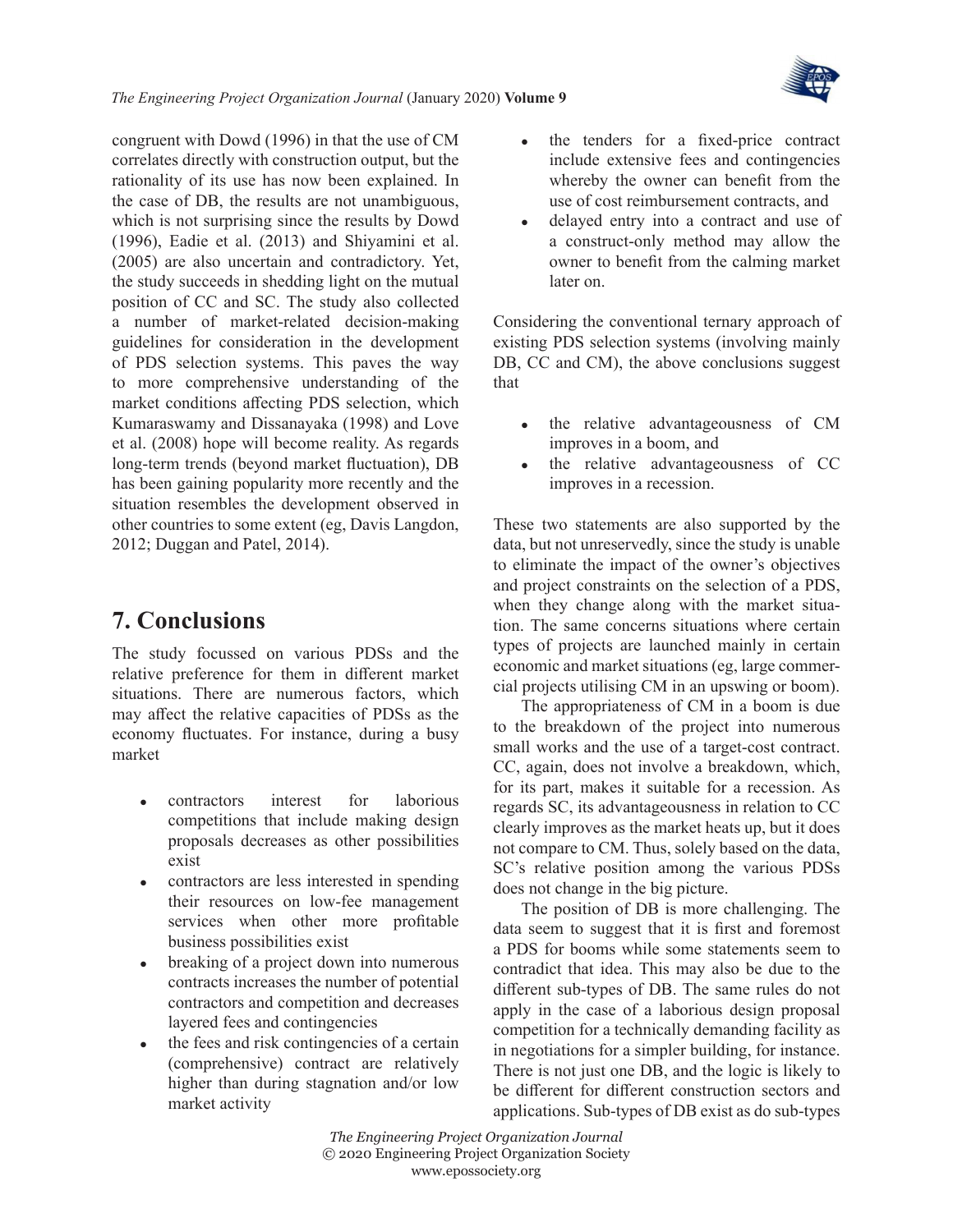

of CM in reference to construction management for fee and at risk.

All in all, the study indicates that the market situation has an impact on the use of different PDSs and, therefore, PDS selection would benefit from the incorporation of the impact of the market situation into the selection systems. However, that requires definition of PDS sub-types if a more sophisticated application is desired. Further studies are naturally needed since the study at hand is just an exploratory opening on the topic. Yet, the study paves the way by revealing market situation-related factors that have an impact on PDS selection. These factors are mainly related to the cost efficiency of the arrangement.

### **References**

- <span id="page-20-20"></span>Akintoye, A., Bowen, P. and Hardcastle, C. (1998), "Macro-economic leading indicators of construction contract prices", *Construction Management and Economics*, Vol. 16 No. 2, pp. 159–175. 10.1080/014461998372466
- <span id="page-20-11"></span>Alhazmi, T. and McCaffer, R. (2000), "Project procurement system selection model", *Journal of Construction Engineering and Management*, Vol. 126 No. 3, pp. 176–184. 10.1061/(ASCE)0733- 9364(2000)126:3(176)
- <span id="page-20-15"></span>Ball, M., Farshchi, M. and Grilli, M. (2000), "Competition and the persistence of profits in the UK construction industry", *Construction Management and Economics*, Vol. 18 No. 7, pp. 733–745. 10.1080/014461900433023
- <span id="page-20-10"></span>Chan, A. (1995), "Towards an expert system on project procurement", *Journal of Construction Procurement*, Vol. 1 No. 2, pp. 111–123.
- <span id="page-20-2"></span>Chang, C.-Y. and Ive, G. (2011), "Selecting procurement systems for capital projects: a transaction cost perspective", *Advances in Business and Management*, Vol. 2, pp. 125–137.
- <span id="page-20-5"></span>CMAA (2012), *An Owner's Guide to Project Delivery Methods*, McLean, VA, The Construction Management Association of America (CMAA).
- <span id="page-20-17"></span>Davis Langdon (2012), *Contracts in Use. A Survey of Building Contracts in Use During 2010*, London, RICS Built Environment.

<span id="page-20-3"></span>Dorsey, R. (1997), *Project Delivery Systems for Building Construction*, Washington, DC, Associated General Contractors of America.

<span id="page-20-7"></span>Dowd, V. (1996), "The effect of economic cycles on the development and use of alternative procurement systems in the UK construction industry during the period 1965-1995", *Journal of Construction Procurement*, Vol. 2 No. 1, pp. 11–29.

<span id="page-20-18"></span>Duggan, T. and Patel, D. (2014), *Design-Build Project Delivery Market Share and Market Size Report*, Norwell, MA, Reed Construction Data and RS-Means Consulting.

<span id="page-20-8"></span>Eadie, R., McKeown, C. and Anderson, K. (2013), "The impact of recession on construction procurement routes", *International Journal of Procurement Management*, Vol. 6 No. 1, pp. 24–38. 10.1504/ IJPM.2013.050608

- <span id="page-20-6"></span>Franks, J. (1990), *Building Procurement Systems*, 2nd ed., Englemere, The Chartered Institute of Building.
- <span id="page-20-14"></span>Hillebrandt, P. (2000), *Economic Theory and the Construction Industry*, 3rd ed., London, Macmillan press.
- <span id="page-20-12"></span>Hosseini, A., Lædre, O., Andersen, B., Torp, O., Olsson, N. and Lohne, J. (2016), "Selection criteria for delivery methods for infrastructure projects", *Procedia - Social and Behavioral Sciences*, Vol. 226, pp. 260–268. 10.1016/j.sbspro.2016.06.187
- <span id="page-20-4"></span>Konchar, M. and Sanvido, V. (1998), "Comparison of U.S. project delivery systems", *Journal of Construction Engineering and Management*, Vol. 124 No. 6, pp. 435–444.
- <span id="page-20-9"></span>Koskela, L., Laurikka, P. and Lautanala, M. (1997), "Rapid construction as a change driver in construction companies". In: Alarcon L, ed, *Lean Construction. A.A.Balkema*, Rotterdam, pp. 223–235.
- <span id="page-20-1"></span>Kumaraswamy, M.M. and Dissanayaka, S.M. (1998), "Linking procurement systems to project priorities", *Building Research & Information*, Vol. 26 No. 4, pp. 223–238. 10.1080/096132198369832
- <span id="page-20-19"></span>Lahdenperä, P. (2000), "Impact of economic cycles on the use of alternative procurement methods in construction", *The Finnish Journal of Business Economics*, Vol. 49 No. 4, pp. 471–488.
- <span id="page-20-16"></span>Lahdenperä, P. (2001), "An analysis of the statistics on project procurement methods in Finland, 1989- 1998", *Journal of Construction Procurement*, Vol. 7 No. 1, pp. 27–41.
- <span id="page-20-13"></span>Lahdenperä, P. (2015), "Project delivery systems in Finnish new building construction – a review of the last quarter century", *Procedia Economics and Finance*, Vol. 21, pp. 162–169. 10.1016/S2212- 5671(15)00163-X
- <span id="page-20-0"></span>Love, P.E.D., Davis, P.R., Edwards, D.J. and Baccarini, D. (2008), "Uncertainty avoidance: public sector clients and procurement selection", *International Journal of Public Sector Management*, Vol. 21 No. 7, pp. 753–776. 10.1108/09513550810904550
- *The Engineering Project Organization Journal* © 2020 Engineering Project Organization Society www.epossociety.org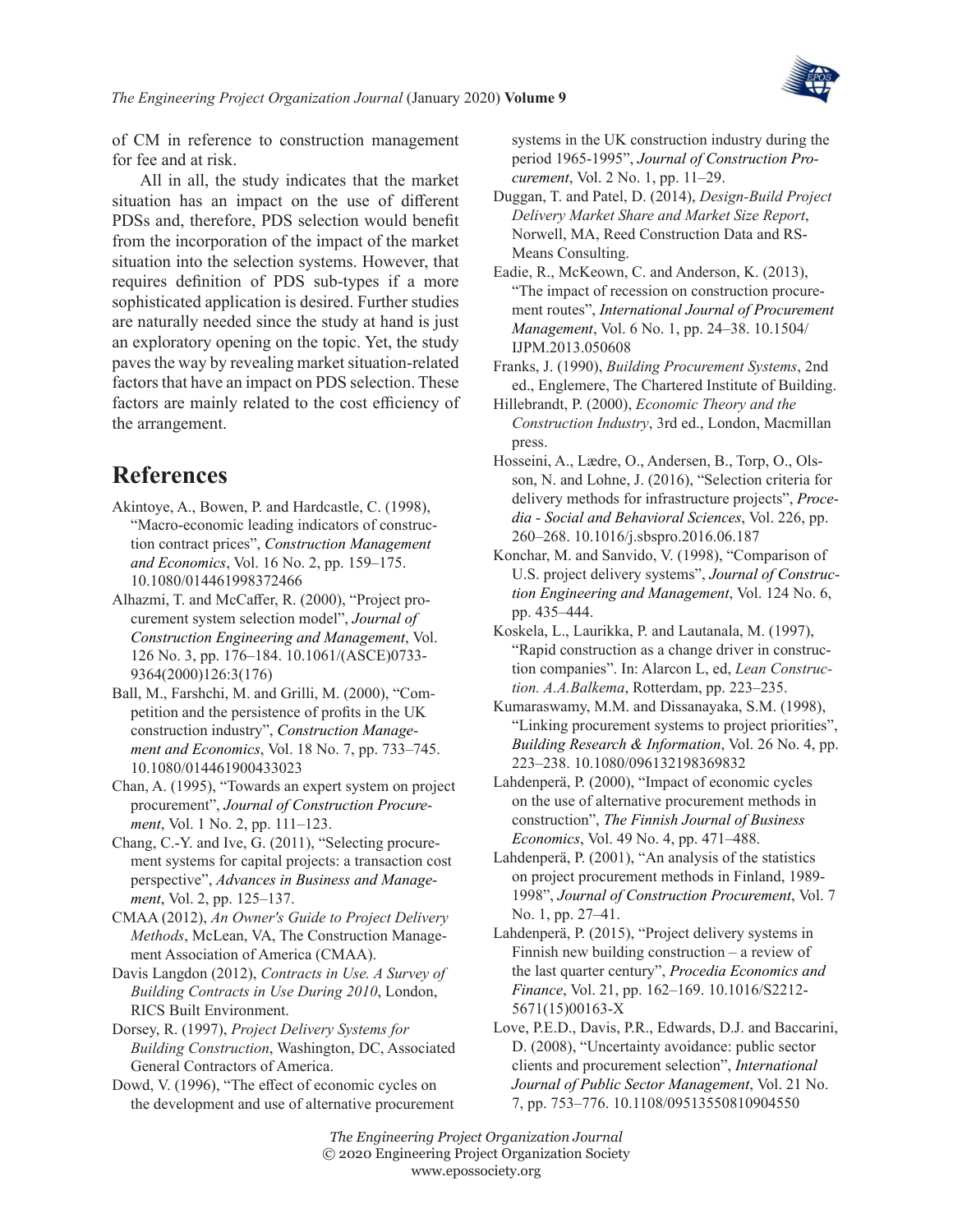

<span id="page-21-0"></span>Love, P.E.D., Edwards, D.J., Irani, Z. and Sharif, A. (2012), "Participatory action research approach to public sector procurement selection", *Journal of Construction Engineering and Management*, Vol. 138 No. 3, pp. 311–322. 10.1061/(ASCE)CO.1943- 7862.0000440

<span id="page-21-1"></span>Love, P.E.D., Skitmore, M. and Earl, G. (1998), "Selecting a suitable procurement method for a building project", *Construction Management and Economics*, Vol. 16 No. 2, pp. 221–233. 10.1080/014461998372501

<span id="page-21-6"></span>Mahdi, I.M. and Alreshaid, K. (2005), "Decision support system for selecting the proper project delivery method using analytical hierarchy process (AHP", *International Journal of Project Management*, Vol. 23 No. 7, pp. 564–572. 10.1016/j. ijproman.2005.05.007

<span id="page-21-2"></span>Masterman, J. (1992), *An Introduction to Building Procurement Systems*, London, E & FN Spon.

<span id="page-21-9"></span>Naoum, S. and Egbu, C. (2015), "Critical review of procurement method research in construction journals", *Procedia Economics and Finance*, Vol. 21, pp. 6–13. 10.1016/S2212-5671(15)00144-6

<span id="page-21-10"></span>Naoum, S. and Egbu, C. (2016), "Modern selection criteria for procurement methods in construction. A state-of-the-art literature review and a survey", *International Journal of Managing Projects in Business*, Vol. 9 No. 2, pp. 309–336.

<span id="page-21-4"></span>Oyegoke, A.S., Dickinson, M., Khalfan, M.M.A., McDermott, P. and Rowlinson, S. (2009), "Construction project procurement routes: an in‐depth critique", *International Journal of Managing Projects in Business*, Vol. 2 No. 3, pp. 338–354. 10.1108/17538370910971018

<span id="page-21-7"></span>Oyetunji, A.A. and Anderson, S.D. (2006), "Relative effectiveness of project delivery and contract strategies", *Journal of Construction Engineering and Management*, Vol. 132 No. 1, pp. 3–13. 10.1061/ (ASCE)0733-9364(2006)132:1(3)

<span id="page-21-3"></span>Peltonen, T. and Kiiras, J. (1998), *Rakennuttajan riskit eri urakkamuodoissa [A client's risks in procurement methods]. Suomen toimitila- ja rakennuttajaliitto (Rakli) [The Finnish Association of Building Owners and Construction Clients]*, Helsinki. (in Finnish).

<span id="page-21-13"></span>RPT Docu (2013), *Rakennusfakta (timed cross sections captured annually)*, RPT Docu, Espoo.

<span id="page-21-5"></span>Shiyamini, R., Rameezdeen, R. and Amaratunga, D. (2005), "Macro analysis of construction procurement trends in Sri-Lanka", In: 5th International Postgraduate Conference in Built and Human Environment, April 11–15, 2005, Salford, Centre for Research and Innovation, University of Salford.

<span id="page-21-11"></span>Skitmore, M., Runeson, G. and Chang, X. (2006), "Construction price formation: full‐cost pricing or neoclassical microeconomic theory?" *Construction Management and Economics*, Vol. 24 No. 7, pp. 773–783. 10.1080/01446190500434849

<span id="page-21-12"></span>Skitmore, M. and Smyth, H. (2007), "Pricing construction work: a marketing viewpoint", *Construction Management and Economics*, Vol. 25 No. 6, pp. 619–630. 10.1080/01446190701280710

<span id="page-21-8"></span>Skitmore, R. and Marsden, D. (1988), "Which procurement system? Towards a universal procurement selection technique", *Construction Management and Economics*, Vol. 6 No. 1, pp. 71–89.

<span id="page-21-14"></span>Statistic Finland (1994), *Classification of Buildings 1994*, Helsinki, Statistics Finland.

<span id="page-21-15"></span>Statistic Finland (2014a), *Official Statistics of Finland (OSF): Building and dwelling production [epublication]*, Helsinki, Statistics Finland.

<span id="page-21-16"></span>Statistic Finland (2014b), *Official Statistics of Finland (OSF): Building cost index [e-publication]*, Helsinki, Statistics Finland.

<span id="page-21-17"></span>Wetcher-Hendricks, D. (2014), *Analyzing Quantitative Data: An Introduction for Social Researchers*, Somerset, John Wiley & Sons.

<span id="page-21-18"></span>Yule, U. (1922), *An Introduction to the Theory of Statistics*, London, Charles Griffin and Company.